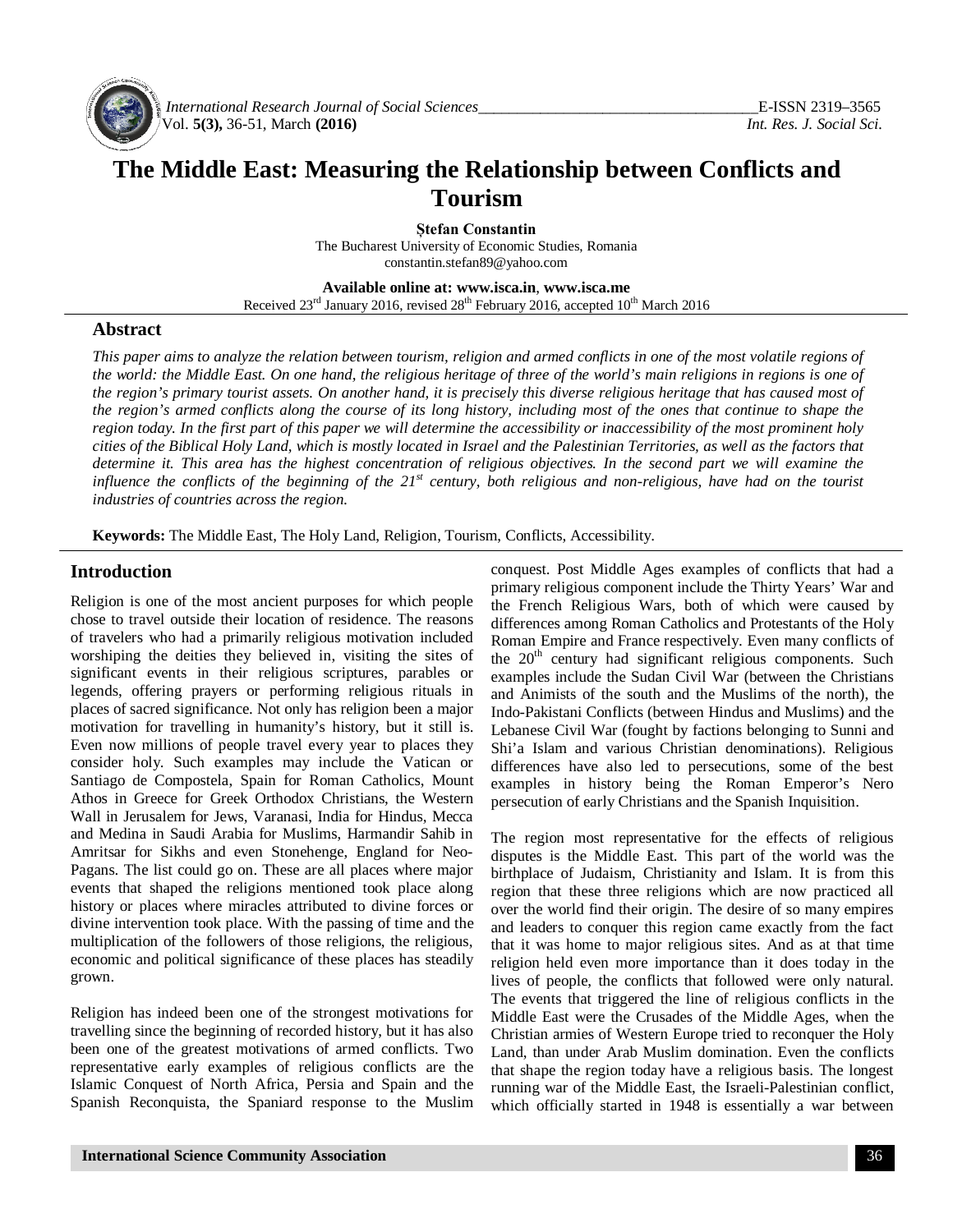Jews and Arabs (mostly followers of the Islamic faith, but also some Christians) over a piece of land which both sides claim as their own, often under historical and religious motivations.

In this paper we will analyze the implications and the effects that the modern conflicts in the Middle East have had on the tourist industries of the countries in the region. As we will see, even though religious tourism based on the heritage of more than one religion is one of the main attractions of the region, the conflicts between these communities have led to various restrictions and security issues which threaten to ruin this great potential.

### **Security issues and their relation to Tourism in the Modern age**

The modern expansion of modern tourism as we know it largely took place following World War II, the biggest armed conflict in mankind's history. The decades that followed the war have seen a growth in the number of international tourists never encountered before that point and also a significant expansion of tourist active areas and a previously unheard of emergence of new tourist destinations<sup>1</sup>. International tourism has indeed grown significantly. In 1950 only 25 million international tourists were recorded. In many cases, this figure is now equivalent to the number of international tourist arrivals recorded in one single country, for example Turkey, Russia or Great Britain. In 1994 approximately 515 million international tourist arrivals were recorded worldwide and in 2012 this figure has surpassed the one billion threshold<sup>2</sup>.

The world's first major tourist areas were Western Europe (particularly France, The UK, Spain and Italy) and North America (particularly the USA). A main factor in the development of international tourism was the emerging of new tourist areas. Some good examples include Eastern Europe, East Asia, South America, Africa and the Middle East<sup>3</sup>. The main factors in this expansion of destinations were the curiosity of the ever more numerous tourists, who were eager to explore new cultures and landscapes, the realization that this sector of the economy can bring an important contribution to the economy of developing countries and the advancements made in facilitating travelling from one region of the globe to another<sup>4</sup>.

Although Western Europe and the US continue to be the most popular destinations worldwide, other markets are starting to emerge. After the fall of communism, a number of up until then anonymous destinations have made their way in the top 10 tourist receiving countries: China, Russia and Turkey. Russia's sudden emergence is mainly due to the fact that the USSR broke into 15 new countries in 1991 and a significant part of international tourist arrivals in Russia, do in fact come from these newly founded states<sup>5</sup>. But the ascension of the other two examples genuinely comes from visible improvements in infrastructure and tourism-related facilities.

Many of these emerging destinations have several problems to resolve before they can reach the status of the leading tourist industries. One of these many problems, prevalent in many parts of the world, is the prevalence of armed conflicts and longtime ethnical and political disputes. One the most representative examples of this is the area known as the *Middle East*. There are two ways one can define the Middle East. The traditional definition limits the region delimited by the Armenia Plateau to the north, The Arabian Peninsula to the south, The Nile Valley to the west and The Zagros Mountains to the east<sup>6</sup>. There is also a more recent definition of a *Greater Middle East*, which was first advanced by the representatives of the USA at the  $35<sup>th</sup>$  G8 Summit in 2009. According to this definition, the Middle East is the region stretching from the Himalayan Plateau to the West African Coast from east to west and from the Armenian Plateau to the Horn of Africa from north to south<sup>7</sup>.

The Middle East receives a lot of attention because this is one of the most "conflict rich" regions. The origin of most of these conflicts resides is the legacy left by the disintegration of the Ottoman Empire in the early  $20<sup>th</sup>$  century and in the British and French colonization and decolonization of the area which took place between 1918 and the early 50's<sup>8</sup>. The longest conflict of the area is the one between Israel and Palestine, which broke out after Israel declared its independence in 1948. Ever since then, it has been, technically at least, the only state in the world that has not had even a brief period of complete peace since establishment. The long length of this conflict is not the only unusual thing. This prolonged war is the one that has brought to the attention of the world terms like "terrorism" and "asymmetric warfare". An asymmetric war is a military conflict in which the armed forces, strategies and opponents' tactics opponents differ greatly<sup>9</sup>. A significant phenomenon derived from this concept is terrorism itself.

Today, a common misconception regarding terrorism is that it is a phenomenon that appeared only in the early days of the  $21<sup>st</sup>$ century. This belief is fueled by the attacks that took place in New York City on the  $11<sup>th</sup>$  of September 2001. One of the earliest terrorist organizations recorded was the Shi'a Muslim sect of the *Hashshashin*, who made their presence felt in the Middle East from the  $11^{th}$  to the  $13^{th}$  century, when they were suppressed by the Mongol invasion. Another example is the 19<sup>th</sup> century *Narodnaya Volya (Народная Воля)*, in Russia, who succeeded in assassinating numerous prolific public figures of the era, including tsar Alexander  $II^{10}$ .

There are several ways terrorist organizations can be classified. The most common classification is state and non-state terrorism. State terrorism is the type of terrorism directly sponsored by a sovereign state. Recent examples of state sponsored terrorism can be found in Pakistan, which allegedly formerly supported terrorist acts against the Indian presence in Kashmir and Muammar Gaddaffi's Libya, which is known to have financially sustained terrorism in Africa, Asia and Europe and also  $Cuba<sup>11</sup>$ . Non-state terrorism is the type of terrorism that finances its activities from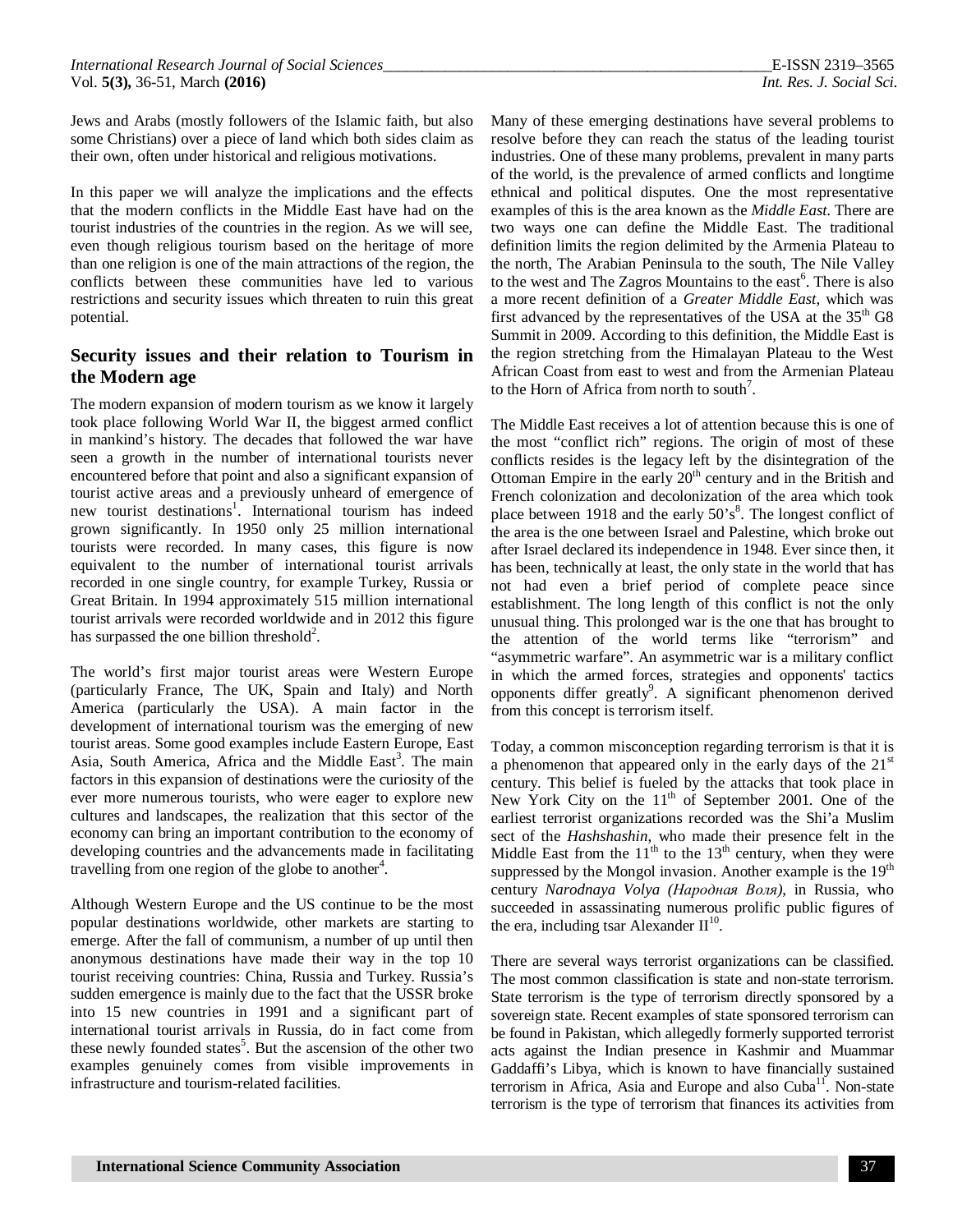other sources and usually directs its activities against state authorities. It is also useful to classify terrorist groups according to their objective. These objectives can be ethnic or nationalist (ex.: ETA in Spain's Basque Country, IRA in the UK's Northern Ireland, The Tamil Tigers in North Sri Lanka), religious (ex.: Al-Qaeda, Hamas) or ideological (ex.: FARC in Colombia, Sendero Luminoso in Peru). The list can continue, but these are the most prevalent types of terrorism. In some cases, terrorist organizations may have ideologies that combine religious and political elements, a good example being Hezbollah, which mainly operates in Lebanon.

Terrorism has been the single biggest factor that has influenced travel after the beginning of the  $21<sup>st</sup>$  century. It has brought significant changes in travelling security protocols all over the world, particularly in air transport. These changes included the strengthening of procedures at checkpoints in airports or the addition of sky marshals on more commercial flights. But, again, these notions are not new. The first commercial airline to have come up with air marshals was El Al, the Israeli flag carrier $^{12}$ . This followed the hijacking of the Tel Aviv-Rome El Al Flight 426 in 1968. This was one of the first signs that terrorism and armed conflicts started moving from a relatively well defined battlefield to civilians' daily lives. Since the 60's the frequency of terrorist attacks in Israel has increased significantly, even since the 1993 Oslo Accords<sup>13</sup>. Israel was the first Middle Eastern nation to experience large scale terrorism, but today it is not the only one. Iraq has seen a surge of terrorism since the American Invasion of  $2003<sup>14</sup>$ , and not even Saudi Arabia, the country which can be considered one of the focus points of the 9/11 events is not entirely immune to modern terrorism. Proof of this stand several attacks that took place after 2001, which were mainly directed at foreign nationals residing on Saudi soil or on prominent Saudis which were considered not to follow the Wahhabi Islamic doctrine strictly enough<sup>15</sup>.

This increase has led to restrictions ranging from more thorough security checks to entirely banning certain categories of people from entering the country or severely restricting their access. One of the ways a state can restrict the access of another state's citizens on its soil is by cutting diplomatic relations or annulling recognition. Such an act may contribute to movement restrictions because, among others, it causes difficulties in obtaining visas and/or other permits or even makes obtaining them impossible<sup>16</sup>. In the case of full-scale wars, depending on the intensity of the conflict and the damage it has caused to a nation's services and infrastructure, travel and tourism can come to a brutal halt and remain this way for several years, until safety and security conditions make reconstruction possible.

### **Religion–both a gift and a curse for tourism in Israel**

Religion has always been the main element that has brought tourists to the Middle East, particularly in the region generically known as the *Holy Land*. This Holy Land, which today covers most of Israel and Palestine and parts of Jordan, is the birthplace of the world's three main Abrahamic religions: Christianity, Islam and Judaism. Today it is estimated that these three religions are practiced by just over half of the world's population<sup>17</sup>. Over the last five millennia this area has been under the rule of: Canaanites, Ancient Egyptians, Samaritans, Ancient Hebrews, Assyrians, Babylonians, Persians, Ancient Macedonians, Hasmoneans, Ancient Romans, Byzantines, various Arab Caliphates, European Crusaders, Ottomans, British, Jordanians and Israelis. The main reason that has led to disputes over this land was religion, or to be more exact, the desire of great empires to control this place of great religious significance and also the often difficult cohabitation of the various ethnic and religious local communities.

The spiritual center of the Holy Land is undoubtedly the city of Jerusalem. This place is holy not just to one religion, but to three. In this city major events that shaped the three main Abrahamic religions took place along the centuries and today there are several vestiges which stand as testimony for these.

There are several sites which make Jerusalem a holy city to Christians. One of these is The Cenacle, which is said to be the site of The Last Supper. The Mount of Olives is the place where Jesus Christ was arrested before standing trial and being crucified. Another site related to this event is the Church of the Holy Sepulchre, which marks the site of Jesus Christ's crucifixion on Mount Golgotha. Two smaller sites are situated at the base of the Mount of Olives: a small Benedictine church, that is one of the sites which is said to house the tomb of the Virgin Mary and Adam's Chapel, which is one of the sites said to house the remains of Adam, traditionally considered by all the three religions afore mentioned to be the first man God created<sup>18</sup>. Not far from these sites, lies the Church of Saint John the Baptist, built in the  $5<sup>th</sup>$  century AD, one of the oldest Christian places of worship in the world.The most famous of Jerusalem's Christian holy sites is the Via Dolorosa, which means *The Road of Sorrow* in Latin, with its nine Stations: a road that follows the route Jesus Christ took while carrying his own cross on the way to his crucifixion and the Church of Saint John the Baptist, one of the oldest Christian places of worship in the world. Finally, near Jerusalem, in the village of Al-Tur, there is a small holy site called the *Chapel of Ascension*, which is believed to mark the site where the ascension of Jesus Christ to heaven took place, 40 days after His resurrection. Although this venue bears the name "chapel", symbolizing a Christian type of place of worship, today it is in fact a functioning mosque that serves the local Muslim community $^{19}$ . Christian pilgrims are however welcome to the site, which makes it an example of good relations between two different faiths.

Jews consider Jerusalem holy because this city was the first capital of the kingdom that was founded by their ancient ancestors after the exodus from Egypt. In Antiquity the city was home to the two great Israelite temples. The First Temple of King Solomon was destroyed by the Babylonian invaders led by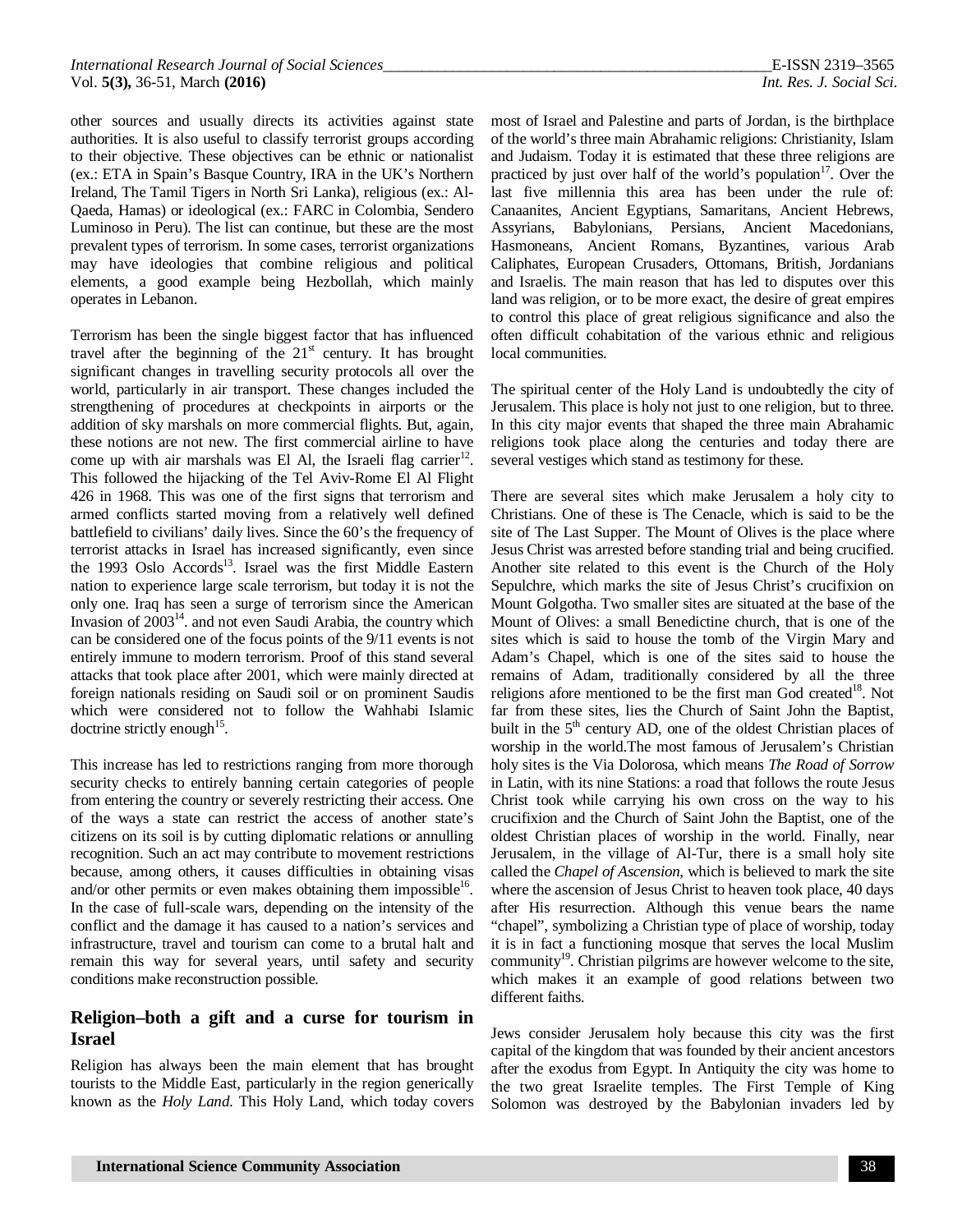Nebuchadnezzar II in 587 BC. The Second Temple was destroyed by the Romans after the Jewish Uprising of 70 AD, an event which was shortly followed by the exile of Jews from the Holy Land. There is however one part of the temple that avoided destruction: the Western Wall, also known as the *Wailing Wall*. The second name originates in the fact that over the last two thousand years religious Jews made the journey to these ruins to commemorate the loss of their last Great Temple and the extinction of their kingdom<sup>20</sup>. Another holy Jewish site is Mount Zion, the last outpost of the same failed uprising against the Romans. This mountain inspired the name of the controversial political ideology known as Zionism<sup>21</sup>. Another site of great importance to Jews which is located close to Mount Zion is David's Tomb. One final significant Jewish site in Jerusalem is the Hurva Synagogue, which was first constructed in the  $18<sup>th</sup>$ century, at the time when Jews started to resettle in Jerusalem. It was destroyed by Muslim Arabs shortly after its inauguration and it this is when the site got its name: *Hurva* is the Hebrew word for "ruin"<sup>22</sup>. It was however subsequently rebuilt. West Jerusalem is the site of the Mea Shearim neighborhood, a mainly Haredi area founded in the 1870's by European Jews who undertook *aliyah*, the modern immigration of the Jewish Diaspora to the land of Israel.

The most interesting holy site of Jerusalem is definitely Temple Mount, which is dominated today by a mosque with a gold plated dome, known in the English-speaking world as the *Dome of the Rock*. The name of this site is given by the fact that this shrine does in fact contain a fenced rock in its interior, which bears significant importance to believers of all the three main Abrahamic religions. This rock is said to be the place where Abraham was about to sacrifice his own son before God stopped his from doing so. This event is mentioned the holy writings of all three religions, which makes the site significant to all of them. To Muslims on the other hand, this place bears an even greater significance as it is one of the places believed to be the place where the Prophet Mohammed rose to heaven. It is because of this that the Arabic name of the mosque is *Al-Haram al-Sharif*, which means *The Noble Sanctuary* in Arabic. Other sources place this event on a spot marked by the nearby Al-Aqsa Mosque, located across the dome. Al-Aqsa, having been established in 705 AD is also the tenth oldest such site in the world<sup>23</sup>. Another important Muslim holy site is Omar's Mosque, built in the  $12<sup>th</sup>$ century in the vicinity of the Mount of Olives to mark the place through which the Arab conquerors entered Jerusalem and to commemorate the first prayer of Caliph Omar al-Khattab after conquering Jerusalem. Other significant Muslim venues in Jerusalem are the Muslim schools or *madrasas*. Four of the oldest madrasas are located on Bab el-Hadib Street. They are *Al-Jawhariya*, *Al-Arghuniya*, *Al-Khatuniya* and *Al-Mazruhiya*. Muslim influences can also be seen in the numerous souks which are located in the old town. The biggest and most famous ones are *Khan al-Zeit* and *Al-Qattanin*.

Throughout the  $20<sup>th</sup>$  century, depending on the religious community which ruled the Old Town of Jerusalem, the access of

certain other communities was often restricted or hindered. For instance, in the first part of the century, the British apart from restricting Jewish immigration to the Mandate of Palestine, also restricted Jewish access to the Old Town with the purpose of not stirring bad feelings amongst the Muslim Arab community, which at that time dominated Jerusalem<sup>24</sup>. During the Jordanian occupation of East Jerusalem (1948-1967), which followed the Israeli Independence War and was ended by the Six-Day War, Israeli citizens were completely banned from entering that section of the city and the access of Christian pilgrims was seriously hindered and heavily supervised<sup>25</sup>.

Today, at a quick glance, one might assume that there are no major restrictions. But despite appearances, this is not true. Jews and Christians do have access all across the city, but despite the fact that Jerusalem is the third most holy site in Islam, most of the world's Muslims are unable to step foot in Israel because this country has no diplomatic relations with most Muslim countries. The most notable exceptions are Turkey, Egypt, Jordan, Azerbaijan and the former Soviet republics of Central Asia. A detailed analysis of the situation can be seen in table 1. Relations are often so tense that the travel documents issued by some of these countries, such as Pakistan, Afghanistan and Iran bare the mention "this passport is valid for all the countries of the world except Israel"<sup>26</sup>.

Table-1 includes data for all of the world's Muslim majority countries and countries with significant Muslim populations. The last entry (no. 54) sums up the world Muslim population of the rest of the world's countries. In total, almost one quarter of the world's population is Muslim. Furthermore, today Islam is the fastest growing major religion<sup>27</sup>. But as it can clearly be seen from the table, more than 60% of the world's Muslim population lives in countries that have no diplomatic ties with Israel. This makes travelling between Israel and these countries very difficult or impossible, which brings us to the initial idea. This table demonstrates that even today travel restrictions to Jerusalem are quite visible. A consistent majority of the world's Muslim population is unable to reach the third holiest site of their religion because of diplomatic and political issues.

Another place of great religious significance in the Holy Land is Bethlehem. This town, located just 20 km south of Jerusalem is best known to Christians all over the world as the place of birth of Jesus Christ. The exact place of His birth is signaled by the Church of the Nativity. The building in its current form is more than fourteen centuries old. This church does not belong to a particular Christian denomination, but it is shared between Greek Orthodox, Roman Catholic and Armenian Apostolic monks and priests. This centuries old arrangement came to be known simply as the *status quo*. Although many people tend to think of Bethlehem as an Israeli city, Bethlehem has actually always been under Palestinian control and has always been populated by Arabs; in the past most of them were Christians, but today there is a Muslim majority residing in this town.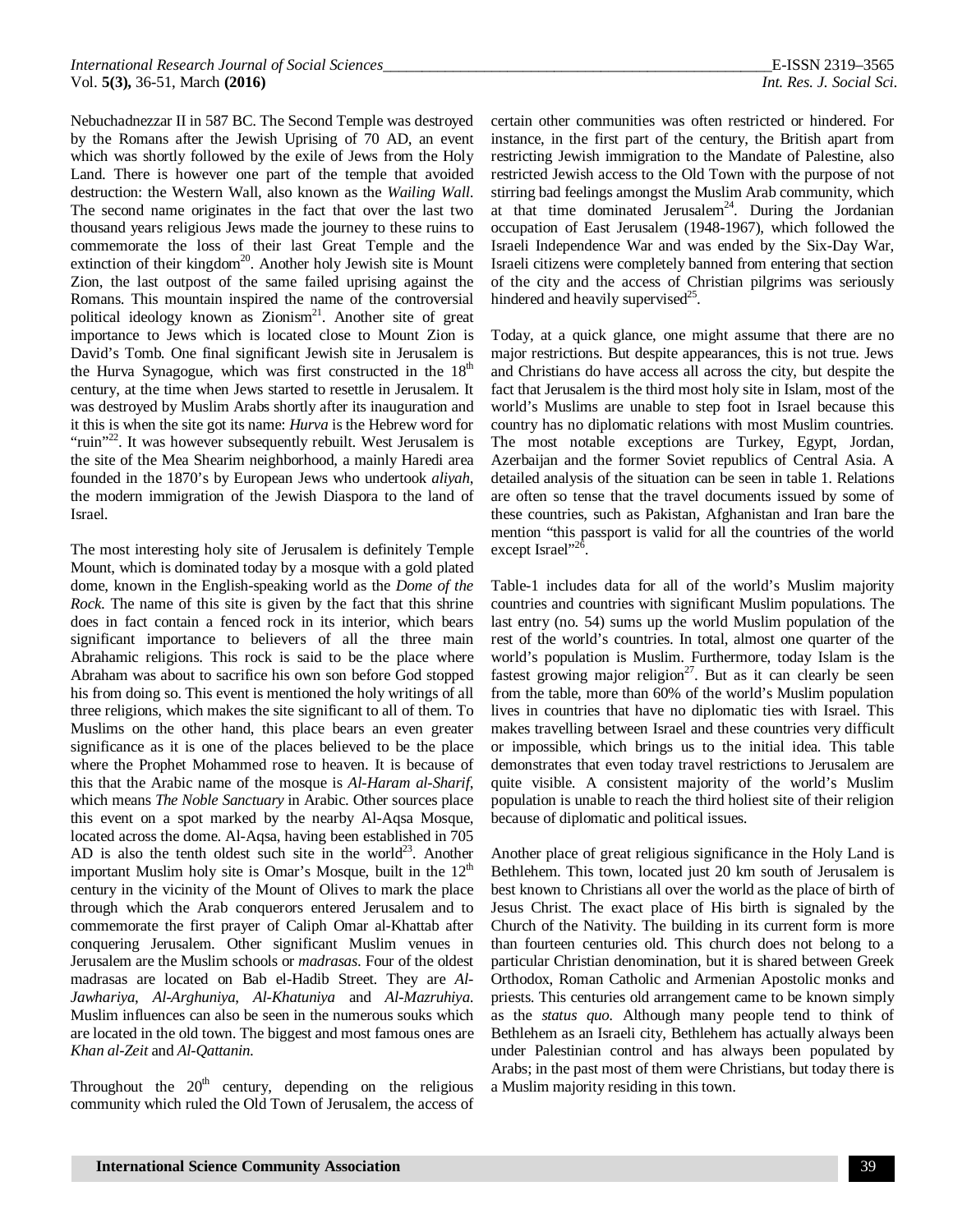| <b>Table-1</b>                                                                            |  |
|-------------------------------------------------------------------------------------------|--|
| Summary of the world's Muslim majority countries' diplomatic relations status with Israel |  |

|                | Country            | <b>Total</b><br><b>Population</b> | <b>Muslims</b> |             | ойшнагу ог нье могта з глазниг шајогну соантгиз -агрюпанс генатонз запаз мни тэгасг<br><b>Christians</b> |                  | <b>Diplomatic</b>               |
|----------------|--------------------|-----------------------------------|----------------|-------------|----------------------------------------------------------------------------------------------------------|------------------|---------------------------------|
| No.            |                    |                                   | $\frac{0}{0}$  | Population  | $\frac{0}{0}$                                                                                            | Population       | recognition of<br><b>Israel</b> |
| $\mathbf{1}$   | Afghanistan        | 31,108,077                        | 99             | 30,796,996  | $\boldsymbol{0}$                                                                                         | $\boldsymbol{0}$ | no                              |
| $\sqrt{2}$     | Albania            | 3,011,455                         | 70             | 2,108,019   | 30                                                                                                       | 903,437          | yes                             |
| $\mathfrak{Z}$ | Algeria            | 38,087,812                        | 99             | 37,706,934  | $\mathbf{1}$                                                                                             | 380,878          | no                              |
| $\overline{4}$ | Azerbaijan         | 9,590,159                         | 93.4           | 8,957,209   | 5.5                                                                                                      | 527,459          | yes                             |
| $\sqrt{5}$     | Bahrain            | 1,281,332                         | 81.2           | 1,040,442   | 9                                                                                                        | 115,320          | no                              |
| $\sqrt{6}$     | Bangladesh         | 163,654,860                       | 89.5           | 146,471,100 | $\mathbf{1}$                                                                                             | 1,636,549        | no                              |
| $\tau$         | Bosnia-Herzegovina | 3,875,653                         | 49             | 1,899,070   | 49                                                                                                       | 1,899,070        | yes                             |
| $\,8\,$        | Brunei             | 415,717                           | 67             | 278,530     | 10                                                                                                       | 41,572           | no                              |
| 9              | Burkina Faso       | 17,812,916                        | 60.5           | 10,776,814  | 24.2                                                                                                     | 4,310,726        | yes                             |
| 10             | Chad               | 11,193,452                        | 55.1           | 6,167,592   | 34.3                                                                                                     | 3,839,354        | no                              |
| 11             | Comoros            | 752,228                           | 98             | 737,183     | $\overline{2}$                                                                                           | 15,045           | no                              |
| 12             | Djibouti           | 792,198                           | 94             | 744,666     | $6\,$                                                                                                    | 47,532           | no                              |
| 13             | Egypt <sup>1</sup> | 85,294,388                        | 89             | 75,912,005  | 11                                                                                                       | 9,382,383        | yes                             |
| 14             | Gambia             | 1,833,051                         | 90             | 1,649,746   | $8\,$                                                                                                    | 146,644          | yes                             |
| 15             | Guinea             | 11,176,026                        | 85             | 9,499,622   | 8                                                                                                        | 849,082          | no                              |
| 16             | Guinea-Bissau      | 1,660,870                         | 50             | 830,435     | 10                                                                                                       | 166,087          | yes                             |
| 17             | India $2$          | 1,220,800,359                     | 13.4           | 163,587,248 | 2.3                                                                                                      | 28,078,408       | yes                             |
| 18             | Indonesia          | 251,160,124                       | 86.1           | 216,248,867 | 9                                                                                                        | 22,604,411       | no                              |
| 19             | Iran               | 79,853,900                        | 98             | 78,256,822  | 0.3                                                                                                      | 239,562          | no                              |
| 20             | Iraq               | 31,858,481                        | 96             | 30,584,142  | 2.8                                                                                                      | 892,037          | no                              |
| 21             | Israel             | 7,707,042                         | 16.9           | 1,302,490   | 2.1                                                                                                      | 161,848          | Israel                          |
| $22\,$         | Jordan             | 6,482,081                         | 93             | 6,028,335   | $6\,$                                                                                                    | 388,925          | yes                             |
| 23             | Kazakhstan         | 17,736,086                        | 70.2           | 12,450,732  | 26.2                                                                                                     | 4.646.855        | yes                             |
| 24             | Kosovo             | 2,695,316                         | 92             | 2,479,691   | 8                                                                                                        | 215,625          | no <sup>3</sup>                 |
| 25             | Kuwait             | 1,847,708                         | 85             | 1,570,552   | 6                                                                                                        | 110,862          | no                              |
| 26             | Kyrgyzstan         | 5,548,082                         | 75             | 4,161,062   | 21                                                                                                       | 1,165,097        | yes                             |
| 27             | Lebanon            | 4,131,583                         | 54             | 2,231,055   | 39                                                                                                       | 1,611,317        | no                              |
| 28             | Libya              | 6,002,347                         | 97             | 5,822,277   | $\overline{2}$                                                                                           | 120,047          | no                              |
| 29             | Malaysia           | 29,628,392                        | 60.4           | 17,895,549  | 9.1                                                                                                      | 2,696,184        | no                              |
| 30             | Maldives           | 393,988                           | 99             | 390,048     | $\boldsymbol{0}$                                                                                         | $\boldsymbol{0}$ | no                              |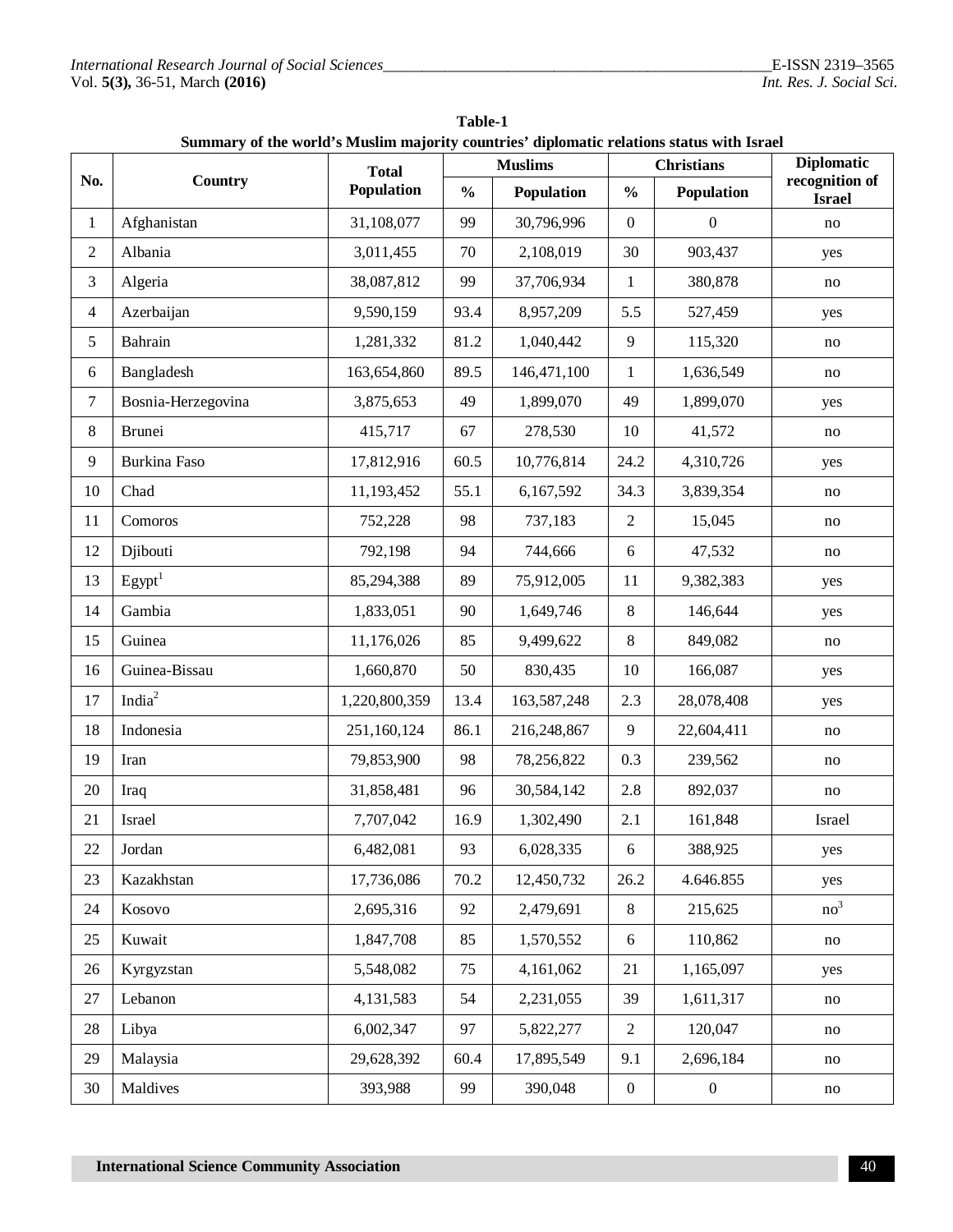|                                                                                      | Country                           | <b>Total</b><br>Population | <b>Muslims</b> |               | <b>Christians</b> |                         | <b>Diplomatic</b>               |
|--------------------------------------------------------------------------------------|-----------------------------------|----------------------------|----------------|---------------|-------------------|-------------------------|---------------------------------|
| No.                                                                                  |                                   |                            | $\frac{0}{0}$  | Population    | $\frac{0}{0}$     | Population              | recognition of<br><b>Israel</b> |
| 31                                                                                   | Mali                              | 15,698,882                 | 94.8           | 14,882,540    | 2.4               | 376.673                 | no                              |
| 32                                                                                   | Mauritania                        | 3,437,610                  | 99             | 3,403,234     | $\mathbf{0}$      | $\boldsymbol{0}$        | no                              |
| 33                                                                                   | Morocco                           | 32,649,130                 | 99             | 32,322,639    | 0.9               | 293,842                 | no                              |
| 34                                                                                   | Niger                             | 16,899,327                 | 90             | 15,209,394    | $\overline{4}$    | 675,973                 | no                              |
| 35                                                                                   | Nigeria                           | 174,507,539                | 48.8           | 85,159,679    | 50.8              | 88,649,830              | yes                             |
| 36                                                                                   | Oman                              | 3,154,134                  | 85             | 2,681,014     | 6                 | 189,248                 | no                              |
| 37                                                                                   | Pakistan                          | 193,238,868                | 96.4           | 186,282,269   | 1.6               | 3,091,822               | no                              |
| 38                                                                                   | Palestine (West Bank and<br>Gaza) | 4,440,077                  | 84.5           | 3,751,865     | 5.2               | 230,884                 | Israeli<br>occupation           |
| 39                                                                                   | Qatar                             | 2,042,444                  | 77.5           | 1,582,894     | 8.5               | 173,608                 | no                              |
| 40                                                                                   | Saudi Arabia                      | 26,939,583                 | 90             | 24, 245, 625  | 5                 | 1,346,949               | no                              |
| 41                                                                                   | Senegal                           | 13,300,410                 | 94             | 12,502,385    | 5                 | 665,021                 | yes                             |
| 42                                                                                   | Sierra Leone                      | 5,612,685                  | 60             | 3,367,611     | 10                | 561,269                 | yes                             |
| 43                                                                                   | Somalia                           | 10,251,568                 | 99             | 10,149,052    | $\mathbf{0}$      | $\boldsymbol{0}$        | no                              |
| 44                                                                                   | Sudan                             | 34,847,910                 | 98             | 34,150,952    | $\overline{2}$    | 696,058                 | no                              |
| 45                                                                                   | Syria                             | 22,457,336                 | 86             | 19,313,309    | 14                | 3,144,027               | no                              |
| 46                                                                                   | Tajikistan                        | 7,910,041                  | 90             | 7,119,037     | 10                | 791,004                 | yes                             |
| 47                                                                                   | Tunisia                           | 10,835,873                 | 98             | 10,619,156    | $\mathbf{1}$      | 108,359                 | no                              |
| 48                                                                                   | Turkey <sup>1</sup>               | 80,694,485                 | 99             | 79,887,540    | 0.2               | 161,389                 | yes                             |
| 49                                                                                   | Turkmenistan                      | 5,113,040                  | 89             | 4,550,606     | 11                | 562,434                 | yes                             |
| 50                                                                                   | <b>UAE</b>                        | 5,473,972                  | 76             | 4,160,219     | 9                 | 492,657                 | no                              |
| 51                                                                                   | Uzbekistan                        | 28,661,637                 | 88             | 25,222,241    | 12                | 3,439,396               | yes                             |
| 52                                                                                   | Western Sahara                    | 538,811                    | 99             | 533,423       | $\boldsymbol{0}$  | $\boldsymbol{0}$        | no - Moroccan<br>occupation     |
| 53                                                                                   | Yemen                             | 25,408,288                 | 99             | 25, 154, 205  | $\boldsymbol{0}$  | $\boldsymbol{0}$        | no                              |
| 54                                                                                   | <b>OTHER COUNTRIES</b>            | N/A                        | N/A            | 128,616,449   | N/A               | 2,176,204,496           | yes                             |
| Total Muslim and Christian populations                                               |                                   |                            |                | 1,613,452,568 |                   | 2,369,093,284           | $YES + Israel: 20$              |
| Total Muslim population of countries that do NOT have<br>diplomatic ties with Israel |                                   |                            | Pop.           | 973,078,568   |                   | 45,084,248 <sup>4</sup> | $NO +$<br>Occupation: 34        |
|                                                                                      |                                   |                            | $\%$           | 60.31         |                   | 1.90                    |                                 |

<sup>1</sup>Total population includes nationals living abroad. <sup>2</sup>Although India is not a Muslim majority country, it was included in this list because it houses the world's third largest Muslim population. <sup>3</sup>The reason for Kosovo's lack of diplomatic recognition of Israel has no ideological or religious background, but rather the fact that Israel still considers Kosovo a Serbian province, as do many other UN member states. <sup>4</sup>This total does NOT include the Christian populations of Kuwait, Bahrain Qatar, the UAE, Oman and Saudi Arabia, as they are made up predominantly of foreign nationals who hold passports issued by countries that have diplomatic ties with Israel.

Source: Bard, M. G. (2012), Neuberger, B. (2009) and The World Factbook 2012-2013 (2013).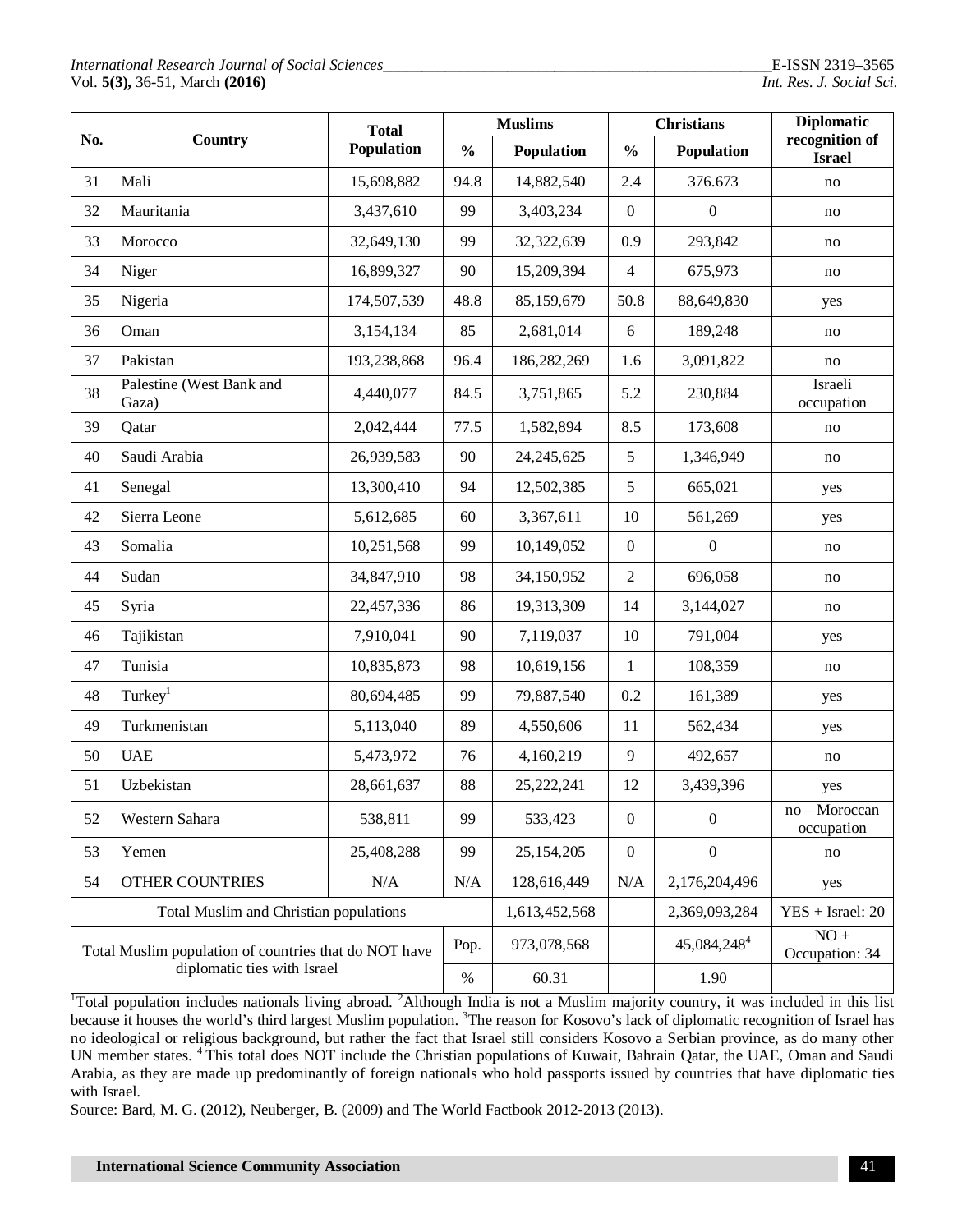Until 2002, the access of tourists and pilgrims to Bethlehem was relatively easy. But in April-May that year The Church of the Nativity was the scene of one of the most prominent episodes of the Second Intifada. After being chased by Israeli security forces, a group of Muslim Palestinian fighters took refuge inside the church. This crisis came close to destroying the monument, but in the end, after long negotiations, the Palestinians surrendered and no harm came to the basilica<sup>28</sup>. This episode was a good example of how vulnerable religious relics and tourism are to ongoing conflicts. But the consequences of the Arab-Israeli conflict in Bethlehem were not restricted to endangering the town's heritage. Right after this event, Israel began the construction of a wall that had the purpose of separating Israeli controlled territories from the Palestinian ones. A 10m high section of this barrier currently completely surrounds Bethlehem. This wall has severely hindered the access of tourists and pilgrims to the sacred sites and almost ruined Bethlehem's once flourishing tourist industry<sup>29</sup>. The construction of this wall has also had an effect on the religious structure of Bethlehem. The Christian exodus and the arrival of refugees from other parts of the West Bank has turned Bethlehem, one of Christianity's most important sites into a predominantly Muslim town. If in 1948 Christians represented over 85% of the population, today their percentage has dropped to approximately 35% and the shift is steadily continuing. Another minor Christian holy site in Bethlehem is the Church of St. Catherine.

Bethlehem is not only a holy city to Christians, but also to Jews. First of all, Bethlehem is the birthplace of King David, the second king of the Kingdom of Israel and one of the most prominent figures of the Old Testament. Today there is only one monument to remind visitors of this part of the city's history: King David's Wells. These wells are considered to be the site where King David's soldiers broke the Philistine defense lines in order to bring him water to drink. When they returned to a cave where the king and his supporters were hiding, David refused to drink the water which his soldiers had risked their own lives to get and instead poured it out before God. A second site of religious significance to Jews is Rachel's Tomb. This tomb houses the remains of the matriarch Rachel, who is described by ancient texts as the favorite wife of Jacob, who later took the name *Israel* and is revered today as the founding father of the Jewish people $30$ . But even though this place is recognized as a holy site by Islam too and even though the small building that houses the tomb dates from the Ottoman period has a room for Muslim prayers, today the access of regular tourists and pilgrims is greatly hindered by the security measures imposed by the Israeli occupation. There is only one bus that does just four runs a day which connects the tomb to the center of Bethlehem. But this is no regular means of transportation: it is an armored bus designed to pass through several security check points and only Jews are allowed to travel to the tomb. Since the start of the Second Intifada and the construction of the separation wall, people of other confessions (Muslims and Christians) have been forbidden from visiting the

tomb. The opposite happened during the Jordanian occupation, when Israelis were completely banned from entering the Jordanian occupation area.

Jerusalem and Bethlehem are not the only places of religious importance in the Holy Land that are affected by the geopolitical situation. The city of Nablus is even more affected by the conflict than the cities previously described. The main religious site in Nablus is Jacob's Well. This well is associated with the site where Jacob camped during his travel from Shechem to Paddan Aram. According to the Christian New Testament the same well is the place where Jesus Christ stopped to rest during one of his travels and encountered a Samaritan woman. This makes the site holy for both Jews and Christians. Another holy site in Nablus, important primarily to Jews, is a funerary monument traditionally identified as the Tomb of Joseph, Jacob and Rachel's first born son<sup>31</sup>. However, it should be noted that the frequent clashes between Palestinian militants and Israeli occupation forces make travel to Nablus highly dangerous and foreign visits to the city are only sporadic. The situation of Hebron is similar. Home to the Patriarchs' Cave, this city is divided in two sections: H1 (under Palestinian control) and H2 (under Israeli control). This Patriarchs' Cave is said to be the eternal resting place of Abraham, Isaac, Jacob and all of the Biblical patriarchs and matriarchs of the Jewish people, except Rachel, whose tomb is in Bethlehem<sup>32</sup>. Today the cave is situated beneath a Saladin era mosque and as these characters are mentioned by the Quran too, the place is holy to Muslims too. Once again, because of the tensions between Palestinians and Israeli settlers and because of the Israeli military occupation forces and their checkpoints, access to Hebron is very difficult.

The holy city with the fewest security risks in the Palestinian Territories is Jericho. Consequently, the access to tourists and pilgrims is much freer than in the case of other towns in the occupied territories. Apart from the fact that it is believed to be the oldest urban settlement in the world<sup>33</sup>, Jericho and its surroundings are also home to several vestiges from biblical times. The town itself does not house many objectives of religious nature. The main attractions within the town limits are the walls and the ancient ruins, which are more than 4600 years old. The main religious attraction near Jericho is Christian: the Greek Orthodox Monastery of the Temptation. Located on Jebel Quruntul, a few kilometers north of Jericho, it is traditionally considered to mark the place where Jesus fasted for forty days, while being tempted by the devil to give up this attempt. Eventually, the cave where this deed took place was turned into a church, than monastery in the  $6<sup>th</sup>$  century AD. Another religious vestige in the area is located on the road that leads from Jerusalem to Jericho. The Samaritan's Inn is considered to mark the place where the Parable of the Good Samaritan was set. The only notable biblical symbol within the city limits is The Tree of Zacchaeus. This two millennia old sycamore tree is the point where the tale of Jesus and Zacchaeus the tax gatherer took place. In spite of the more relaxed security situation, access Jericho is not unrestricted. The town has a law that bans Israeli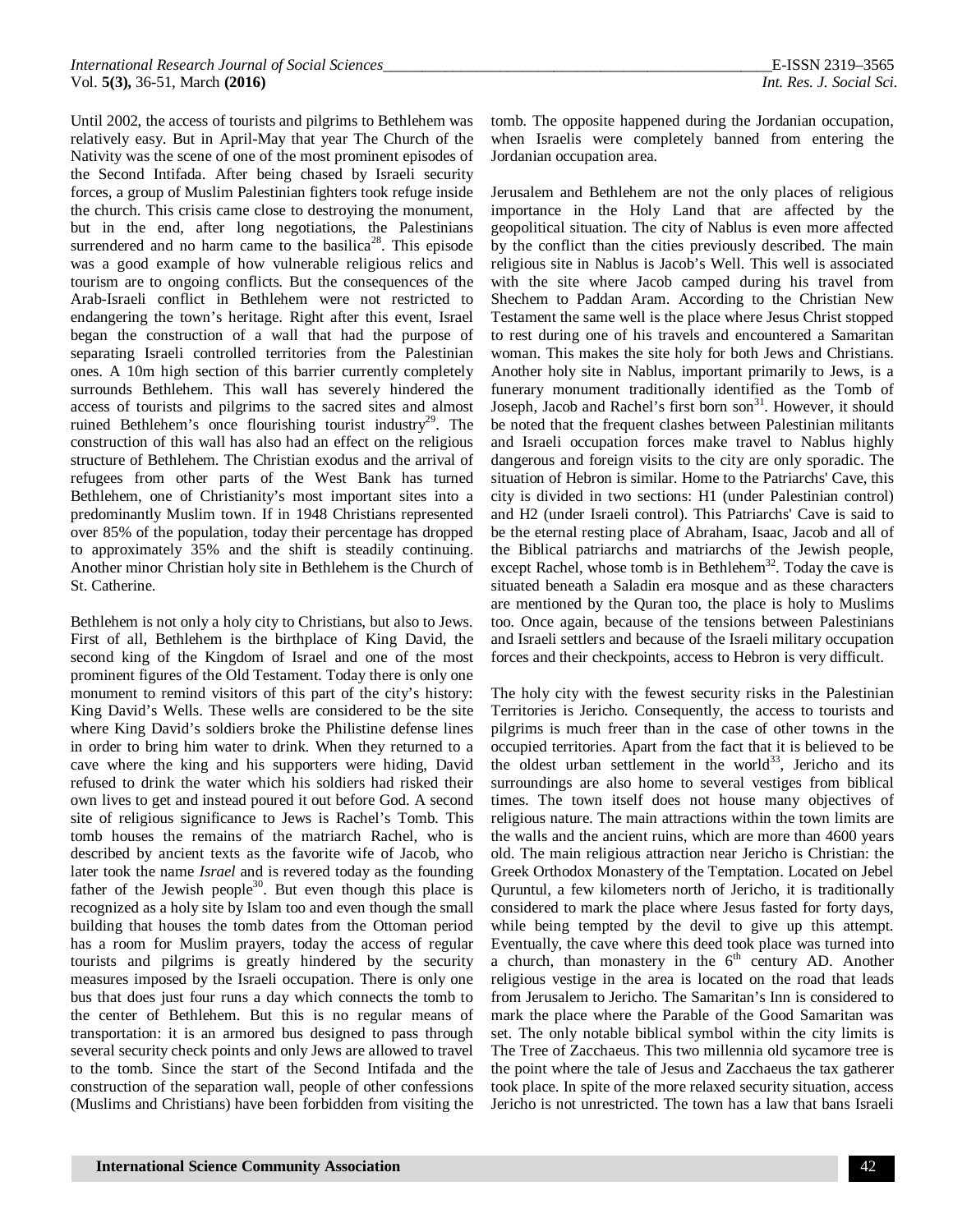citizens from entering the city. In and around Jericho there are vestiges of three synagogues. But for the purpose of protecting the vestiges from politically motivated vandalism, these are closed off from the public most of the time.

Despite the numerous examples of inconveniences caused by deeply rooted religious quarrels, there are also examples of holy cities that do not have any major safety and security issues. These are all located inside the internationally recognized borders of Israel. The first such example is Nazareth. This city located in northern Israel not far from the northern section of the West Bank separation barrier is known today primarily as the place where Jesus Christ spent his childhood. Today many of the historically significant places from that period are marked by churches. The two most known examples are the Church of Annunciation and the Church of Saint Gabriel, which are both considered by Catholic and Orthodox Christians respectively to be the places the Archangel Gabriel announced the upcoming birth of the Messiah to Virgin Mary<sup>34</sup>. Furthermore, The Synagogue Church is a Melkite Greek Catholic church that marks the site where it is believed Jesus preached. Saint Joseph's Church marks the place considered to be the location of the Saint Joseph's workshop (Jesus' father). The Franciscan Mensa Christi Church is considered to mark the place where Jesus met the apostles after the Resurrection. The biggest mosque in Nazareth is the White Mosque, located in the vicinity of the town's main square. Mount Tabor, located not far from the city is believed to be the site of Jesus Christ's Transfiguration<sup>35</sup>.

Today there are two cities which bear the name Nazareth (pop. 81,000). The old city of Nazareth is predominantly Arab: two thirds Muslims and one third Christians. The new city of Natzrat Illit, also known as *Upper Nazareth* (pop. 41,000), founded in 1957 is predominantly Jewish. These two administrative entities however are not separated by barbed wire or tall fences as in the case of The West Bank, but merely by a boulevard. At the foundation of Israel the Arab population of the area was predominantly Christian. But in the meantime, because of higher birth rates among Muslims, they eventually became a majority. But along the decades, regardless of the religious and ethnic structure of the area there have been no major armed conflicts. The main reason for this was that at the partition that followed the 1948 Israeli War of Independence, Nazareth fell into the Israeli controlled area and all the inhabitants were automatically given Israeli citizenship. This right of citizenship along with other incentives, such as the exemption of Israeli Arabs from the military service, has helped to keep the peace in that area. There are still several voices that affirm that there are notable gaps between the social situations of Israeli Arabs and Jews, but the general situation of Arab Israeli citizens is significantly better than that of Palestinians from all points of  $view^{36}$ .

There are two more locations in Israel which can be classified as religious destinations, both entirely peaceful. But the reason for

this peace is that they do not belong to none of the three Abrahamic religions discussed in the previous paragraphs, but to the Bahá'íFaith. This is a relatively new religious movement that started in 1844 after the Persian scholar Bahá'ú'lláh proclaimed his mission to spread the word of God, following His discontent with Islam and Christianity<sup>37</sup>. As this religion includes several elements from Islam and Christianity, it too is considered an Abrahamic religion. Today it is estimated that the Bahá'í Faith has  $6-7$  million followers around the world<sup>38</sup>. Most of this religion's holy sites are located in the Israeli cities of Haifa and Acre.

The most important of these sites is the Shrine of the Báb, which is home to the remains of the central figure of the Bahá'í Faith. His remains were moved here in 1909. The surroundings of this shrine were later arranged as gardens that respected the principles of the faith. Today the whole area is a UNESCO World Heritage Site. Although the number of followers of the Bahá'í Faith is not very big, the gardens are visited annually by many thousands of tourists because of their architectural and esthetic value. The whole area is collectively known as the Bahá'í World Centre. Another important Bahá'í holy site is The Mansion of Bahjí, near the city of Acre, the place where the founder of the faith died in 1892. The Citadel of Acre is also considered sacred by the followers of the Bahá'í Faith because this is where Bahá'ú'lláh was imprisoned by the Ottoman authorities for 24 years.

Considering the fact that these two cities contain no Muslim holy sites, we can say that there are absolutely no travel restrictions for the potential pilgrims, not even the diplomatic restrictions which we have discussed in the case of Jerusalem. This is because very few Bahá'ís live in Muslim countries, as some of them do in fact persecute the followers of this faith, as is the case of Iran and  $\widehat{A}$ fghanistan<sup>39</sup>. Tiberias is in a similar situation. This city is considered holy by Jews because it became the center of Jewish holy life in Palestine after the Revolts against the Romans of the first century  $AD<sup>40</sup>$ . Virtually all the world's Jews can travel to Israel, even those living in Muslim countries, which do not have ties with Israel, as Israel makes exceptions for the Jewish ethnics of those countries.

A tourist destination with religious sites can be viewed from two standpoints: either as a destination for cultural tourism or a destination for religious tourism. Cultural tourism is defined as a form of tourism that focuses on discovering items such as the art of painting, sculpture, architecture and even music or dancing<sup>41</sup>. Religious tourism is practiced by those who visit religious sites with the purpose of venerating deities or performing religious rituals<sup>42</sup>, as opposed to those who visit these sites just to admire their architectural and artistic qualities.

Given these definitions, the radar graph in Figure-1 shows the degree of accessibility for these two categories of tourists. The red line represents the degree of accessibility of the whole world population to a location, based on the assumption that every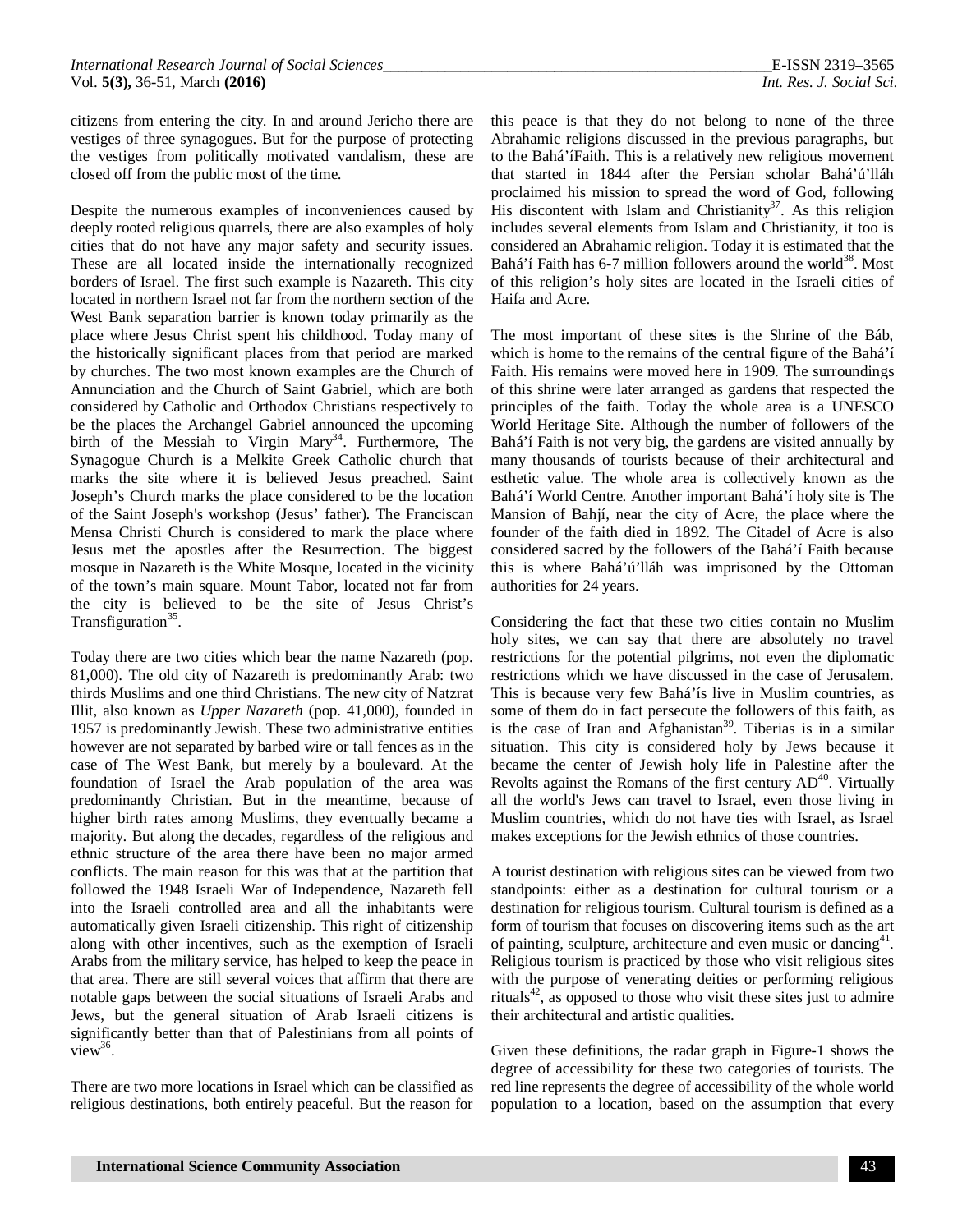individual can practice cultural tourism in that location regardless of his/her religion provided there are no TOTAL restrictions. The blue line shows the degree of accessibility of

the followers of the religion(s) of which that location houses holy sites.

|                  | <b>Believers</b>  |               | All               |               |  |
|------------------|-------------------|---------------|-------------------|---------------|--|
|                  | <b>Population</b> | $\frac{6}{6}$ | <b>Population</b> | $\frac{6}{9}$ |  |
| Jerusalem        | 2,981,454,815     | 74.57         | 6.122.139.412     | 86.29         |  |
| <b>Bethlehem</b> | 2,341,080,814     | 98.17         | 6.122.139.412     | 86.29         |  |
| <b>Nablus</b>    | $\boldsymbol{0}$  | 0.00          | 150.000           | 0.01          |  |
| Hebron           | 300,000           | 0.02          | 300.000           | 0.01          |  |
| Jericho          | 2,334,852,337     | 97.91         | 6.122.139.412     | 86.29         |  |
| Nazareth         | 2,325,471,335     | 98.16         | 6.122.139.412     | 86.29         |  |
| Haifa            | 6,385,696         | 100.00        | 6.122.139.412     | 86.29         |  |
| Acre             | 6,385,696         | 100.00        | 6.122.139.412     | 86.29         |  |
| <b>Tiberias</b>  | 15,609,480        | 100.00        | 6.122.139.412     | 86.29         |  |
| Mecca            | 1,582,868,427     | 98.10         | 1.582.868.427     | 22.31         |  |
| Medina           | 1,582,868,427     | 98.10         | 1.582.868.427     | 22.31         |  |

**Table-2**

The locations marked in red have significant security restrictions.

Source: Own work, based on figures provided by The World Factbook 2012-2013 (2013).

| Religious significance of holy places in Israel, Mecca and Medina according to religion |                          |                          |                          |              |  |  |  |  |
|-----------------------------------------------------------------------------------------|--------------------------|--------------------------|--------------------------|--------------|--|--|--|--|
| Religion                                                                                | Christianity             | Islam                    | Judaism                  | Bahá'í Faith |  |  |  |  |
| Worldwide believers                                                                     | 2.369.093.284            | 1.613.452.569            | 15.609.480               | 6.385.696    |  |  |  |  |
| Jerusalem                                                                               | X                        | X                        | X                        |              |  |  |  |  |
| Bethlehem                                                                               | X                        |                          | X                        |              |  |  |  |  |
| <b>Nablus</b>                                                                           | X                        |                          | X                        |              |  |  |  |  |
| Hebron                                                                                  | $\overline{\phantom{a}}$ | X                        | X                        | ÷            |  |  |  |  |
| Jericho                                                                                 | $\mathbf{X}$             | $\overline{\phantom{0}}$ | X                        |              |  |  |  |  |
| Nazareth                                                                                | $\mathbf X$              | ۰                        |                          |              |  |  |  |  |
| Haifa                                                                                   | ۰                        |                          |                          | X            |  |  |  |  |
| Acre                                                                                    | $\overline{\phantom{a}}$ | -                        | $\overline{\phantom{a}}$ | X            |  |  |  |  |
| Tiberias                                                                                |                          |                          | X                        | ۰            |  |  |  |  |
| Mecca                                                                                   |                          | X                        |                          |              |  |  |  |  |
| Medina                                                                                  |                          | X                        |                          |              |  |  |  |  |

# **Table-3**

Source: Own work, based on the descriptions previously wrote in the paper.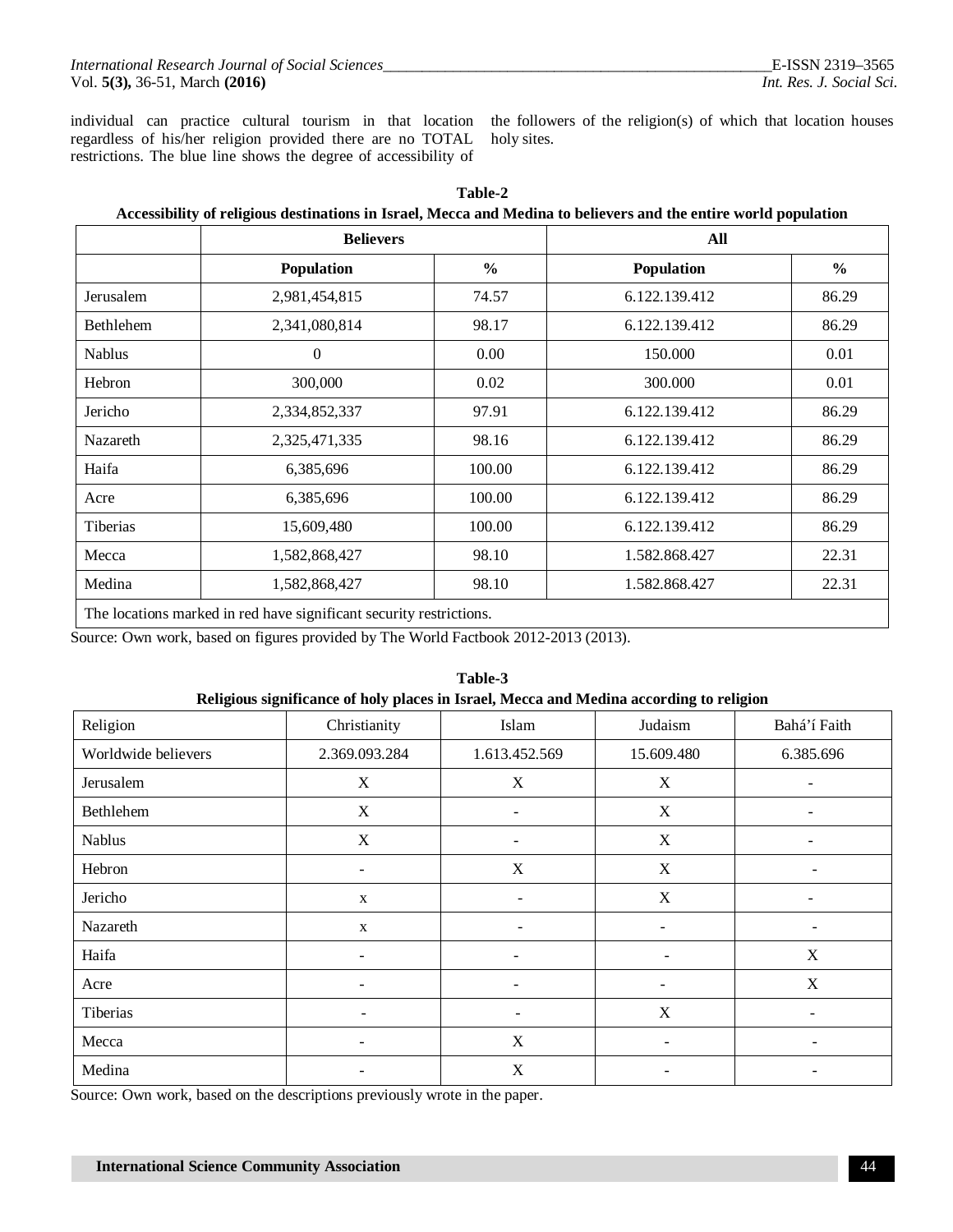

Source: Own work, based on the numbers in Table-2.

#### **Figure-1**

#### **Graphic representation of the accessibility of religious destinations in Israel, Mecca and Medina to believers and the whole world population. Graph shows percentage points**

The results in Figure-1 can be summed up in a few main points, as follows:

**Jerusalem:** travelling to this city is restricted to people from countries which do not recognize Israel diplomatically. The population of these amounts to almost 14% of the entire world population. The total figure of the practitioners of the three Abrahamic religions which have sacred sites in this city is almost 4 billion. Because most Muslims live in countries in the category mentioned earlier, the percentage of believers which have access to these sites is just under 75%.

**Bethlehem, Jericho and Nazareth:** As far as the percentage of the world population which can access these cities goes, the same restrictions apply as in the case of Jerusalem. The 14% of the world population which lives in countries that do not recognize Israel can travel neither to Nazareth, which is an Israeli town, nor to the Palestinian towns of Bethlehem and Jericho, which can only be reached by crossing Israeli soil and checkpoints. It should also be pointed out that these checkpoints create hardships to all travelers regardless of faith or nationality. As for the believers who have access to these towns, the percentages are close to 100% percent because few Christians live in the countries which do not recognize Israel. The slightly lower figure of Jericho is due to the fact that Israeli citizens, who form almost half of the world's Jewish population, are not allowed to enter the city.

**Haifa, Acre and Tiberias:** The situation of these towns is similar to that of the three towns discussed at the previous point, with a small exception. All of the world's believers of the religions to which those towns are significant have access to them. Almost no Bahá'ís live in Muslim majority countries (see Haifa and Acre) and all of the world's Jews can enter Israel, including those who live in countries that have no diplomatic relations with Israel, who are exempted from the restrictions previously presented (see Tiberias).

**Nablus and Hebron:** These two cities are almost completely sealed from the exterior due to various tensions caused by the Israeli-Palestinian conflict. Nablus, being an almost entirely Muslim populated city and a holy city for Christians and Jews is essentially cut off to all believers. Almost the same goes for Hebron, which is an almost entirely Muslim populated city which is holy to Islam and Judaism. But practically the only Muslims who have access to the holy sites within the city's limits are the locals. As for the Jews, they are entirely restricted.

**Mecca and Medina:** The two most religiously significant cities of Islam, located in Saudi Arabia are accessible to all of the world's Muslims, except the Muslim Arab citizens of Israel. But because of the fact that non-Muslims are forbidden from entering these cities, this means that less than a quarter of the total population of the world has access to these cities (see more detailed descriptions in the following section).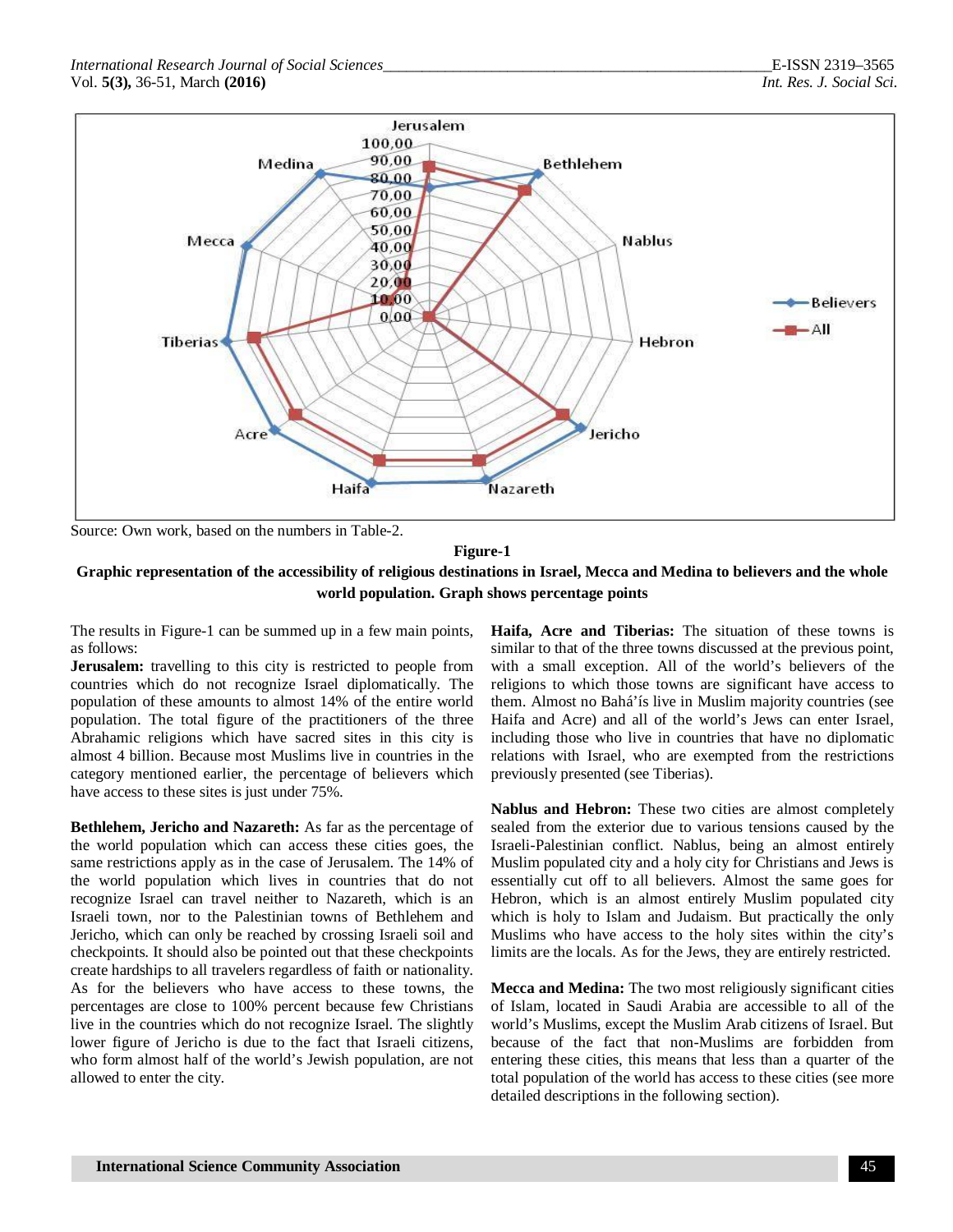Considering the review of these facts and figures, we can conclude that travel restrictions to religious sites in the Holy Land are not a thing of the past. Even though the purpose of these restrictions has shifted from keeping the authority over land that has been occupied following a conflict from the 40's to the 60's to protecting from the rise of phenomena like terrorism and asymmetric warfare after 1967, the result has always been the same: travel restrictions to tourists, pilgrims and locals alike.

#### **The influence of armed conflicts on tourism in the Middle East**

In this part of the paper we will analyze the link between the recent conflicts of the Middle East and the numbers of foreign visitors the countries of the region have received. This is necessary because many people tend to apply the same label to the whole region of the Middle East, even though, as we are going to find out, much of area has been untouched by armed conflicts for a long time.

The period from 1994 to 2000 was characterized by a relative state of peace throughout the whole region. Therefore, most countries shown in figure 2 have experienced a steady growth of international tourist arrivals. The year 2000 was the moment when the security situation in the Middle East started to deteriorate again. The event that triggered a new wave of conflicts was the Second Intifada in The Palestinian Territories. This uprising of the Palestinians was triggered by the visit to Temple Mount in Jerusalem of Ariel Sharon, who at that time was the prime minister of Israel<sup>43</sup>. This gesture, considered offensive by much of the Arab population, along with the longtime discontent of the Palestinians with the Israeli occupation of their lands quickly led to a full scale uprising. The most publicized episodes of the Second Intifada were the siege of The Church of the Nativity and the battles of the cities of Nablus and Jenin.

This large scale Palestinian-Israeli confrontation has had a notable effect on Israel's international tourist arrivals. If in 2000 Israel received 2.5 million tourists, in the years of the Intifada this number sharply dropped, reaching a low of 800,000 in 2002. It was only towards the end of this conflict that numbers started going up again.

The conclusion of the Second Intifada was the 2005 Israeli withdrawal from The Gaza Strip. This accord was shortly thereafter followed by renewed tensions when Hamas, who took control of the Gaza Strip after the withdrawal, started targeting Israeli towns around the strip, like Ashkelon, Sderot and Netivot with short range missiles. The number of international tourist arrivals returned to the pre-Intifada levels only in 2007 and 2008, only to slightly drop once again after the December 2008- January 2009 Gaza War. This war was caused by Israel intention to reduce the number of Hamas rockets fired from Gaza on southern Israel<sup>44</sup>. This goal was achieved after the end of the short conflict, but the result was yet another blow to

Israel's image and from a tourist point of view, another slight drop in international arrivals.

After the end of this war, the level of foreign visitors to Israel maintained itself around the level of 3 million a year, which could be considered a recovery. But this is only one side of the picture. On the Palestinian side of the separation fence which was built as a result of the Second Intifada, tourism had much to suffer. The clearest example is Bethlehem. After the section of the wall that surrounded Bethlehem was completed, the number of visitors to this town plummeted to a record low and the situation remained unchanged for seven years. 2010 was the first year that saw a significant growth in tourists, up 60% from the levels of the previous year<sup>45</sup>. This increase was owed to a slight relaxation of Israeli security measures. Up until that point most tourists that did choose to visit Bethlehem did it mostly in the form of day trips. But even with this breakthrough, the numbers of visitors are still under the pre Intifada levels and it is anticipated that as long as the current security measures, which involve among others an up to 90 minutes wait at an Israeli checkpoint are maintained, chances of normalization are quite slim.

Even though the events of the  $11<sup>th</sup>$  of September 2001 took place in New York, which is very far from the Middle East, they did turn the world's attention to this part of the world because the hijackers were all nationals of the Middle East: 15 Saudis, 2 Emiratis, one Egyptian and one Lebanese – all Muslims. Osama bin Laden (1957-2011), the mastermind behind the attacks was Saudi as well<sup>46</sup>. Even though this event led to tighter security in airports all around the world, it did not cause any major disruptions in the tourist circulation of the Middle East.

The fluctuations in international tourist arrivals of Saudi Arabia may be considered to be a consequence of the image created in the collective thinking of the world by the link between Saudi Arabia and 9/11 and also by the proximity of Saudi Arabia to the neighboring nation of Iraq. The Republic of Iraq, which was under the leadership of Saddam Hussein until 2003 was the scene of a US led invasion in March 2003. The motivation of this invasion was given by the alleged weapons of mass destruction stored by the Ba'athist regime. A second alleged reason was the intention of the USA to install a friendlier regime which would facilitate its access to the country's vast oil reserves $47$ . The Invasion of Iraq did not have any effects whatsoever on the tourist flows of other Middle Eastern nations.

Another highly publicized conflict was The Israel-Hezbollah War of 2006, which took place not long after the withdrawal of Israeli and Syrian forces from Lebanon. These troops were present in Lebanon ever since the early 80's which were the scene of two wars in Lebanon. Even though both of these are largely viewed as civil wars, both have had a significant implication of The Jewish State. Israeli troops occupied the area south of the Litani River, while the Syrians had a significant presence in the north of the country.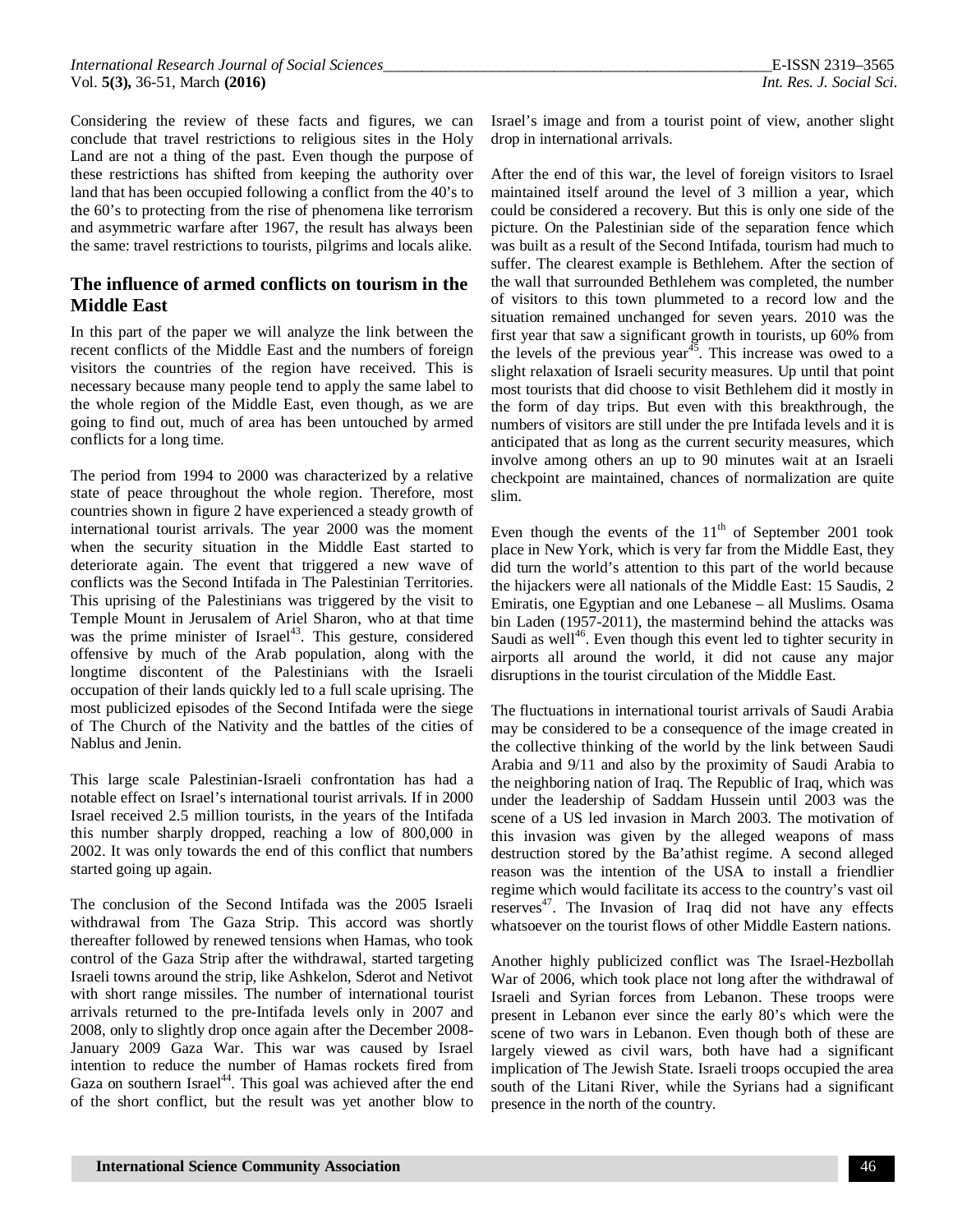

Source: Own work based on data in Blake and Chiesa (2013), p. 158, 200, 204, 212, 226, 258, 302, 348 and Blake and Chiesa (2011), 348, 362.

#### **Figure-2**

#### **The evolution of international tourist arrivals between 1995 and 2012 in 11 countries of The Greater Middle East, with major conflicts highlighted**

The reason that triggered the 2006 war was the abduction of two Israeli soldiers by Hamas<sup>48</sup>. Being a highly publicized full scale military conflict that lasted for more than a month, it predictably led to a more than 50% drop in international tourist arrivals in Lebanon the following year. This brought Lebanese tourism to the levels since before the 2000 withdrawal of Israeli occupation forces. Even though there were some minor events related to this war on Israeli soil, such as rockets hitting towns in northern Israel, the effects on the tourist industry of the invading country were inexistent.

The main recent political event in Iran was the 2009 Electoral Protests. These were triggered by discontent after the reelection of Mahmoud Ahmadinejad<sup>49</sup>. Despite the unprecedented online coverage, especially on YouTube, Twitter and Facebook and the violent response of the authorities, the number of international tourist arrivals to Iran did not drop in 2009. Moreover, it steadily rose in the following years. However, given the extended surface of Iran (1.6 million sq. km.) and its population of over 79 million<sup>50</sup>, the relatively low 2012 number of international arrivals of 3.5 million proves that foreigners, Westerners in particular, are still not very open to the idea of travelling there. This perception is fueled by the fact that in the eyes of many Iran is labeled as a state that supports international terrorism and even as a state that is allegedly secretly developing a nuclear weapons program.

The most recent political event of the Middle East was The Arab Spring, a chain of revolutions directed at the authoritarian regimes that governed most of The Arab World. The first of these revolutions was that of Tunisia which started in December 2010 and ended up with the overthrow of the country's head of state, Zine El Abidine Ben  $\text{Ali}^{51}$ . The following year saw major protests across other Arab nations like Egypt, Jordan, Libya and Syria. In Libya and Syria these revolutions have degenerated into civil wars. Out of all the conflicts discussed, this multinational string of revolutions has had the greatest effect on tourism in the Middle East.

In 2011 Egypt and Tunisia recorded significant drops in international tourist arrivals (over 30%). In Libya, international tourist arrivals were virtually inexistent in 2011 and 2012. But then again the trend of Libyan tourism has been a visibly and continually descending one. This period of descent coincided with the last decade of Muammar al-Gaddafi's "reign"<sup>52</sup>. The most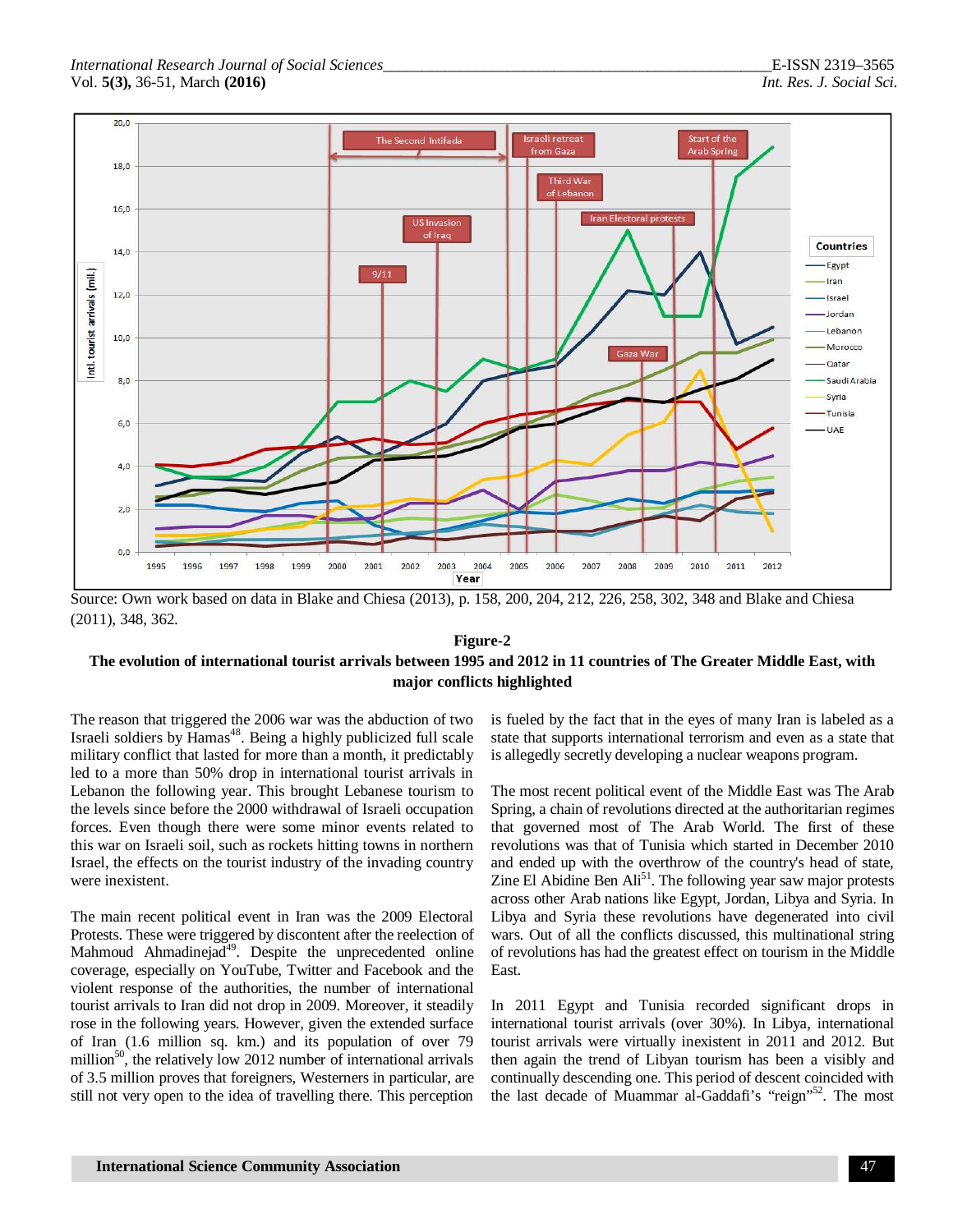serious impact the Arab Spring has had was in Syria. In that country, the protests that started in 2011 against the rule of Bashar al-Assad and the Ba'ath Party, degenerated into a civil war that. In the period between 2000 and 2010 it can be said that the Syrian tourist industry has boomed, reaching a maximum of 8.5 million international tourist arrivals in  $2010^{53}$ , which is remarkable for a country with Syria's characteristics. The fight that engulfed major cities like Homs, Hama, Daraa, Aleppo or Damascus have lead to a drop to just one million international tourist arrivals in 2012. Further decreases are expected, as the use of chemical weapons by an undetermined party against civilians further damaged the country's international image.

The only two countries that were completely unaffected by the Arab Spring were Qatar and the United Arab Emirates (UAE). Although the countries of Saudi Arabia and Morocco have experienced minor unrest, this has had no effect on their tourist industries. Qatar and the United Arab Emirates have remained unaffected by this phenomenon primarily because they do have not had an Arab demographic majority for decades. Around 50% of their populations are formed today by immigrants from countries of the Indian Subcontinent<sup>54</sup>. Furthermore, because of the wealth brought by the exploitation of the substantial oil resources, the Arab natives have a level of wellbeing comparable to that of West European or North American nations and therefore have no economical or social reason to start a revolution against the government.

Over the last decade the UAE have experienced a constant and substantial growth of international tourist arrivals. This is a consequence of the investments made by the leadership of the nation in the direction of widening the country's tourist patrimony. The most notable example is the complete reconstruction of Dubai that spanned the period following the start of the third millennium<sup>55</sup>. The same thing has happened in Qatar after 2000, although on a much smaller scale. Nonetheless in 2011 Qatar has registered over 2.5 million international tourist arrivals, which is remarkable for a country with Qatar's size and population (11,586 sq. km. and pop. 2 mil.). The biggest marketing move Qatar has made in recent years was winning the bid to host the 2022 FIFA World Cup, the world's biggest football competition<sup>56</sup>. After the selection of the country to host the cup in December 2010, international tourist arrivals in the following year rose spectacularly more than 66%.

There are two reasons why Saudi Arabia maintained or increased its number of international tourist arrivals since the start of the Arab Spring. The first was that Saudi Arabia did not experience major protests in this period $5^7$ . The second is that Mecca and Medina, the holiest cities of Islam, are located on the country's territory and therefore represent an interest for Muslims all across the world. In fact, most of the country's international tourism is concentrated in these two locations. This interest springs from the fact that the last of The Five Pillars of Islam is the obligation of a Muslim to perform the pilgrimage to Mecca at least once in a lifetime provided that he/she can afford it. This plus the fact that Saudi Arabia has no diplomatic restrictions on any of the world's states except Israel opens the country's doors to all Muslim believers who wish to visit these holy sites. On the other hand there is a law in Mecca that forbids all non-Muslims from entering the city. The same situation applies to Medina. This makes tourism for other purposes than religion virtually impossible.

Even though Saudi Arabia has received over 18 million foreign visitors in 2012, the Middle East's biggest tourist industry is that of Turkey, both in terms of international tourist arrivals and international tourist receipts: 33 million visitors and USD 23,020 million respectively. The massive expansion of Turkey's tourist industry can be attributed to the economic boom experienced by the country after 2002 and also by the country's policy to develop its tourist potential with the express purpose of turning Turkey into a world famous destination.

The country's GDP grew 288% between 2002 and  $2011^{58}$  and the number of international tourist arrivals registered grew from 19 million in 2006 to 34 million in 2012. A certain contribution to the growth registered after 2009 was brought by the momentary downfall of Greek tourism. In 2009 and 2010 Greece experienced massive protests and strikes due to the impact of the world financial crisis. This affected the country's image on the international scene which materialized into a drop in foreign visitors. It is highly possible that some of these viewed Turkey, Greece's eastern neighbor as a good tourist alternative. Turkey was not represented in figure 2 because of the esthetic inconveniences its very high number of international tourist arrivals would have caused.

Finally, Morocco is the last major tourist industry of the Middle East. It does not house any major sacred attractions, which makes it much less liked to stir controversies like other destinations discussed in the first part of this paper. Furthermore, Moroccan involvement in matters surrounding the Israeli Palestinian conflict has been minimal<sup>59</sup>. To this we may also add the geographical distance between Israel and Morocco. All these factors have been essential to keeping the peace and the political stability of the country. It is because of this political stability that the Arab Spring did not affect this country significantly. Another factor that may have alleviated the effects of the *Arab* Spring is Morocco's diverse ethno-linguistic structure.

This country is far from being entirely Arab, as almost 40% of the population speaks Berber languages like Tamazight, Tarifit or  $\overline{T}$ ashelhit<sup>60</sup>. The only major conflict Morocco was involved in after independence from France was the occupation of Western Sahara, a former Spanish colony<sup>61</sup>. But the military side of this conflict has been frozen since 1991. Considering the peace and stability Morocco enjoys, which is not shared by many Middle Eastern nations, we can assume that this has played an important role in maintaining the nation's continuous ascending trend in international tourist arrivals.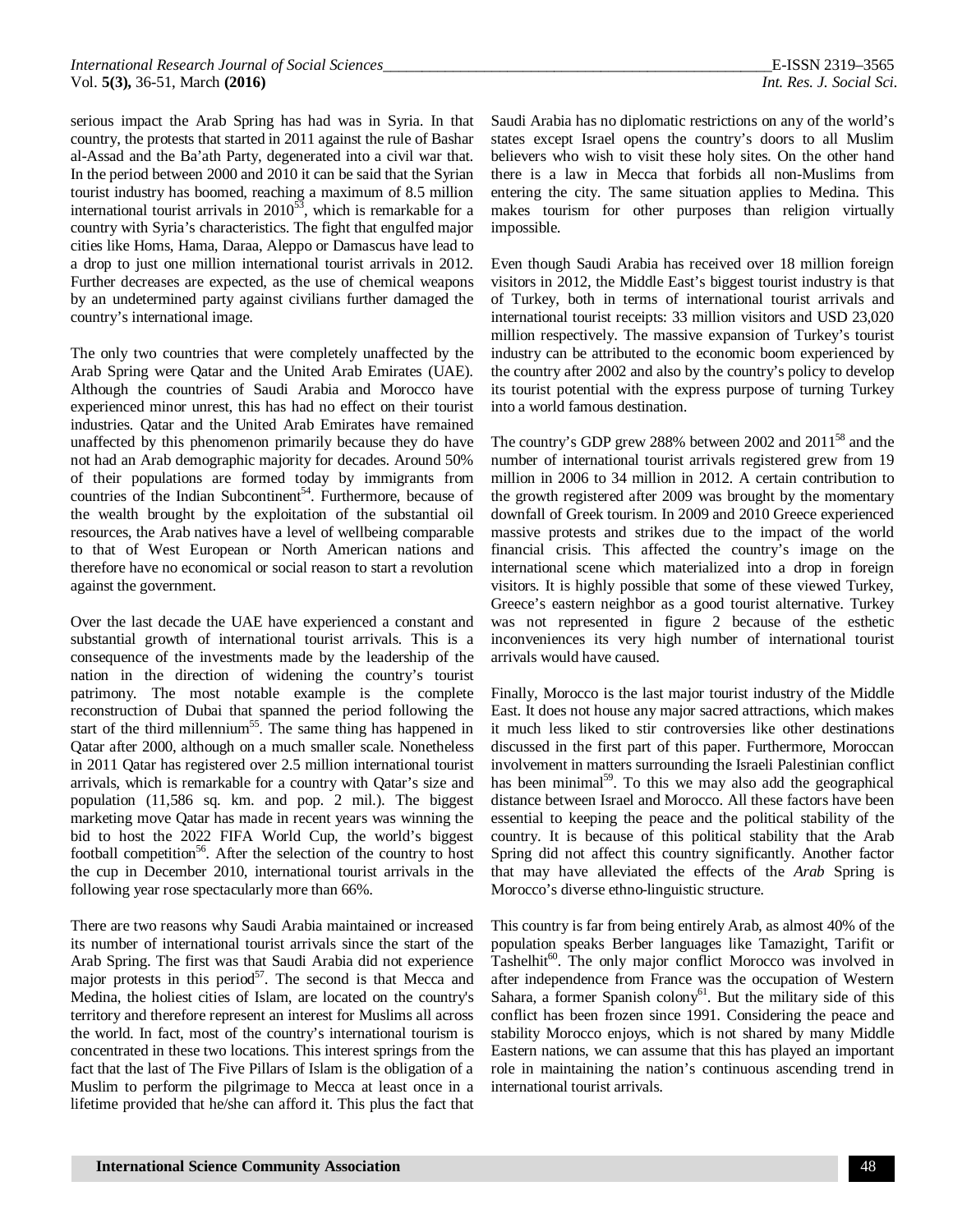#### **Conclusion**

Following the main points of this paper, we can draw two main conclusions. The first one is that although the religious heritage is one of the Middle East's main tourist assets, in the country that holds most religious sites, religion is both a gift and a curse. Although people who travel to Israel and the Palestinian Territories do it primarily for visiting these religious sites, it is the differences between these religious communities that gave rise to the many of today's ongoing armed conflicts. Not only do these conflicts cast a shadow of doubt in the minds of potential travelers to the region, but they have also resulted in numerous travelling restrictions for certain groups of people. When it comes to travelling to holy sites in the Holy Land, the most disadvantaged religious community are the Muslims. This is due to the fact that most of them live in countries which do not have diplomatic relations with Israel, making travel to Israel and the Palestinian Territories very difficult. Christians, Jews and Bahá'ís are much less restricted or not restricted at all when it comes to travelling to the Holy Land's religious destinations.

The second conclusion is related to the influence of former or ongoing conflicts of the beginning of the  $21<sup>st</sup>$  century. Although there is a wide spread tendency among Westerners to apply the same label of unstable region to the whole of the Middle East, we have come to the conclusion that modern conflicts usually only affected the countries on the soil of which these conflicts were fought, without spilling their consequences in the other countries of the region.

A few examples of recent conflicts that have had visible effects on the tourist industries of the countries that were involved in them are the Second Intifada (2000-2005) in Israel and Palestine, the Third Lebanon War (2006) in Lebanon and the revolutions that were part of the international movement that came to be known as the Arab Spring.

These revolutions had visible effects on tourism in Tunisia, Egypt, Jordan and Syria. The countries that have had ascending evolutions in the annual numbers of foreign visitors were the ones that remained unaffected by conflicts like Turkey, Morocco or the Persian Gulf states UAE, Qatar, or Saudi Arabia. The main factor that contributed to the success of these tourist destinations is the ability to keep disturbing factors like religious extremism and political instability outside their borders.

#### **References**

- **1.** Williams S. (2000). Tourism Geography, Routledge, London, 47.
- **2.** *UNWTO Tourism Highlights* (2014). United Nations World Tourism Organization, Madrid, 4-6
- **3.** Țigu G., Țală M., Talpeș A., Lungu C. and Smaranda J. (2003). Tourist Resources and Destinations on a World Scale, Editura Uranus, Bucharest, 15-45;
- **4.** Stănciulescu G. (2002). Torusim Operations Management. Editura ALL BECK, Bucharest, 172
- **5.** The Ministry of Culture of the Russian Federation (2016) Federal Agency For Tourism. <http://www.russiatourism.ru/rubriki/-1124141093/,> retrieved 8 November 2015.
- **6.** Massoulié F. (2003). Conflicts of the Middle East. Editura BIC ALL, Bucharest, 23-148
- **7.** Özalp O.N. (2011). Where is the Middle East? The Definition and Classification Problem of the Middle East as a Regional Subsystem in International Relations. *Turkish Journal of Politics*, 2(2), 5-21.
- **8.** Beck M. (2010). The Middle East as a Crisis Region, The Routledge Handbook of Security Studies. Routledge, London, 309-318.
- **9.** Cordesman A.H. (2006). Arab-Israeli Military Forces in an Era of Asymmetric Wars. Praeger International, Westport, Connecticut, London.
- **10.** Wilkinson P. (2010). Terrorism, Routledge Handbook of Security Studies. Routledge, London, 130-132
- **11.** Payne J.D. (2011). Fighting for Control: State-Sponsored Terrorism as Foreign Policy in Cuba and Libya, Massachusetts Institute of Technology. Cambridge, MA, 29
- **12.** BBC NEWS (2002). El Al sets security standards, <http://news.bbc.co.uk/2/hi/americas/2097352.stm,> retrieved 6 November 2015.
- **13.** Katz J. (2000). Graphs of Increase of Terror and Crime since Oslo. available online at <http://www.> eretzyisroel.org/~jkatz/oslo.html, retrieved 8 November 2013
- **14.** Katzman K. (2008). Al Qaeda in Iraq: Assessment and Outside Links, Congressional Research Service. Washington, DC, 10.
- **15.** Meijer R. (2012). Saudi Arabia's War on Terrorism: Combating Passions, Ignorance and Deviation, *Contextualizing Jihadi Thought*, Columbia University Press / C. Hurst and Co, London, 167-195. ISBN: 9781849041300
- 16. Feltham R. (2012). Diplomatic Handbook. 8<sup>th</sup> edition, Martinus Nijhoff Publishers, Boston, MA, 7. ISBN: 978- 90-47-41433-9
- **17.** Farndon J. (2012). 50 Ideas that Have Changed Humanity. Editura Litera Internațional, Bucharest, 35
- **18.** Burke T.L. (2002). Crusader Church of the Holy Sepulchre. University of Notre Dame, Notre Dame, 8
- **19.** Jacobs D. (2012). Rough Guides: Jerusalem. Editura Litera, Bucharest, 58-245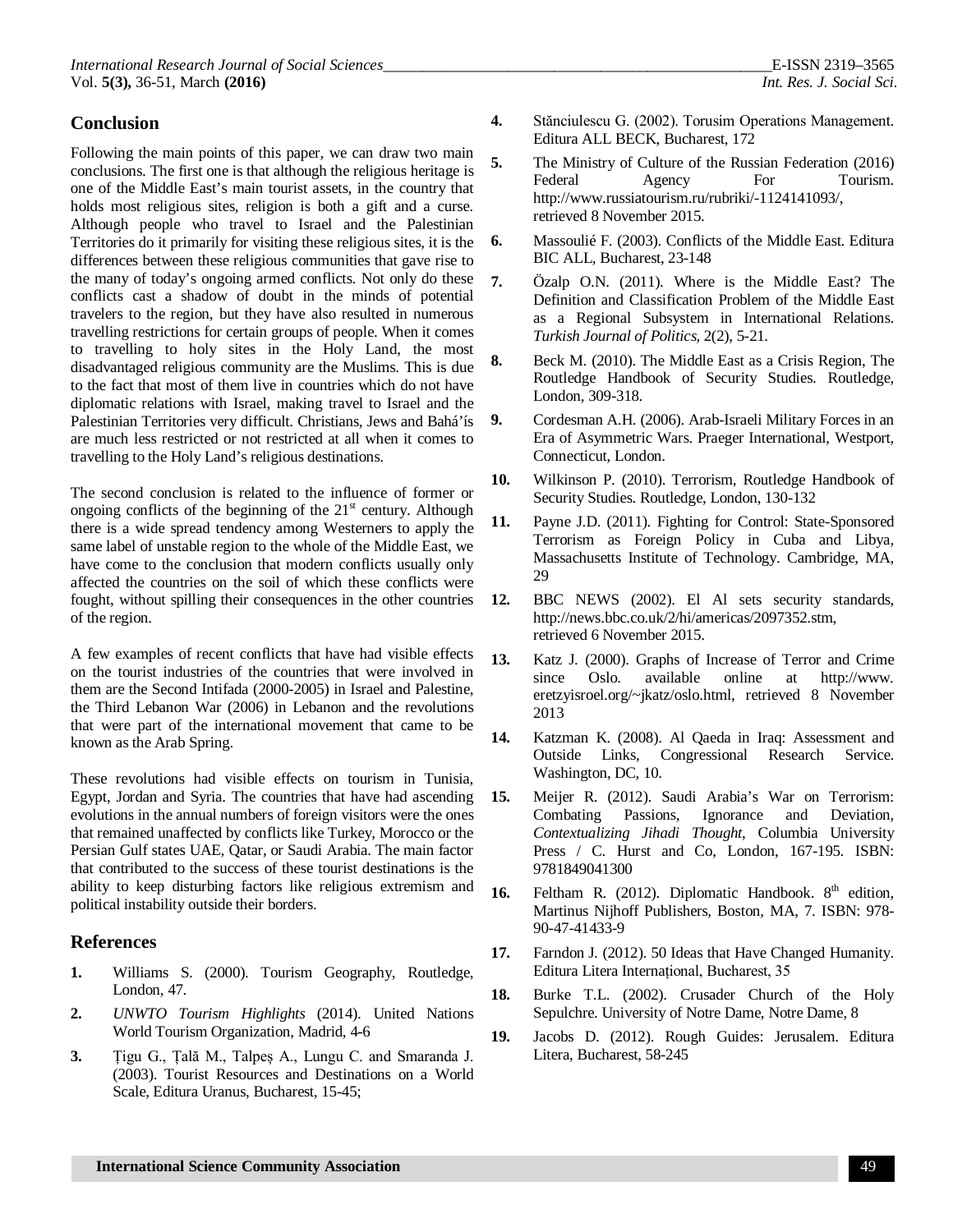- **20.** Ricca S. (2010). Heritage, Nationalism and the Shifting Symbolism of the Wailing Wall. *Archives de Sciences Socials des religious*, 151, 169-188.
- **21.** Shapiro M. (1997). Jewish Pride: 101 Jewish Traditions. Editura Antet, Oradea, 137
- **22.** Kohn L. (2007). Israel and The Palestinian Territories. Lonely Planet, Melbourne, 67-305
- **23.** Montefiore, S. S. (2012). Jerusalem: the Biography. Editura Trei, Bucharest, 191
- **24.** Thomas G. (2010). Operation Exodus. JR Books, London, 89
- **25.** Fahey J., Walsh E. and Amani A. (2012). The 6 Day War. Five College Model United Nations V, Mount Holyoke College, South Hadley, MA, 13
- **26.** Govt. of Pakistan (2015) Directorate General of Immigration and Passports. <http://www.dgip.gov.pk/,> retrieved 4 November 2015
- **27.** Ruthven M. (2007). Islam: A Very Short Introduction. Oxford University Press, Oxford, United Kingdom. ISBN: 978-0-19-964-2878
- **28.** Leung R. (2012). Bethlehem's Christian Community. AHS Capstone Projects*.* Paper 12.
- **29.** Bethlehem City Profile (2010), The Applied Research Institute. Jerusalem, 12
- **30.** Strickert F.M. (2007). Rachel's weeping: Jews, Christians and Muslims at the Fortress Tomb. Liturgical Press, Collegeville, MN, 138
- **31.** Taher R. (2011). Nablus: A City Tale. Nablus Municipality Press, Nablus, 36
- **32.** Hebron Report (2008). Hebron: Destroyed from Within Fragmentation, Segregation and Forced Displacement. Ma'an Development Center, Ramallah, 7-17
- **33.** Jericho City Profile (2010), The Applied Research Institute, Jerusalem, 5
- **34.** Ullian R. (2008). Frommer's Israel, Wiley Publishing. Hoboken, NJ, 367
- **35.** Emmett C. (1995). Beyond the Basilica: Christians and Muslims in Nazareth. The University of Chicago Press, Chicago, IL, 26
- **36.** White B. (2010). Palestinians in Israel's 'Democracy', Middle East Monitor, London, 5
- **37.** Berry A. (2004). The Bahá'í Faith and Its Relationship to Islam, Christianity and Judaism: A Brief History. *International Social Science Review*, 79(3), 137-151.
- **38.** Baha'i (2015). Baha'i faith. <http://www.bahai.org.ro/,> retrieved 4 November 2015
- **39.** Iran Human Rights Documentation Center (2007). A Faith Denied: The Persecution of Bahá'ís in Iran. Iran Human Rights Documentation Center, New Haven, CN, 53
- **40.** Luther H. (2006). Josephus and Justus of Tiberias: A Contribution to the History of the Jewish Revolt. United Friederichs University, Halle-Wittenberg, 54
- **41.** Holloway J.C., Humphreys C. and Davidson R. (2009). The Business of Tourism. 8<sup>th</sup> edition, Pearson Education, Harlow, 259
- **42.** Țală M.L. (2012). Religion, Culture, Tourism. Editura ASE, Bucharest, 62
- **43.** Pressman J. (2003). The Second Intifada: Background and Causes of the Israeli-Palestinian Conflict. *The Journal of Conflict Studies*, 23(2), University of New Brunswick, Fredericton, 115
- **44.** Cordesman A.H. and Burke A.A. (2009). The Gaza War: A Strategic Analysis, Center for Strategic and International Studies. Washington, DC, 9
- **45.** Stewart Caryna (2010). In Bethlehem Tourism is Reborn, but only for a Few.The Independent, London, Friday 24<sup>th</sup> of December 2010
- **46.** Chiesa G. (2008). Zero. Editura Litera Internațional, Bucharest, 31
- **47.** Harvey F.P. (2012). The Iraq War Explained: Counterfactual Theory. Logic and Evidence, Cambridge University Press, Cambridge, 285
- **48.** Kalb M. andSaivetz C. (2007). The Israeli-Hezbollah War of 2006 The Media as a Weapon in Asymmetrical Conflict. *The International Journal of Press/Politics*, 12(3) 43-66.
- **49.** Addis C.L. (2009). Iran's 2009 Presidential Elections. Congressional Research Service, Washington, 7
- **50.** The World Factbook 2012-2013 (2013). Central Intelligence Agency, Langley, VA, available online at [https://www.cia.gov/library/publications/the-world](https://www.cia.gov/library/publications/the-world-)factbook/ retrieved 2 November 2015
- **51.** Dodge T. (2012). After the Arab Spring: Power Shift in the Middle East, LSE IDEAS, London, 19
- **52.** Oakes J. (2012). Libya: The History of Gaddafi's Pariah State, History Press, Stroud, 7
- **53.** Blake J. and Chiesa T. (2013). The Travel and Tourism Competitiveness Report 2013. World Economic Forum, Geneva, 158-342
- **54.** FCSA (2013). Federal Competitiveness and Statistics Authority. <http://www.uaestatistics.gov.ae/ReportDetails> English/tabid/121/Default.aspx?ItemId=1914andPTID=%2 0104andMenuId=1, retrieved 6 November 2013;
- **55.** Baricordi M. (2011). Tourism Outlook: UAE. Visa UAE, Dubai, 6
- **56.** FIFA (2015). 2022 Fifa World Cup Qatar (2015). <http://www.fifa.com/worldcup/qatar2022/,> retrieved 6 November 2015